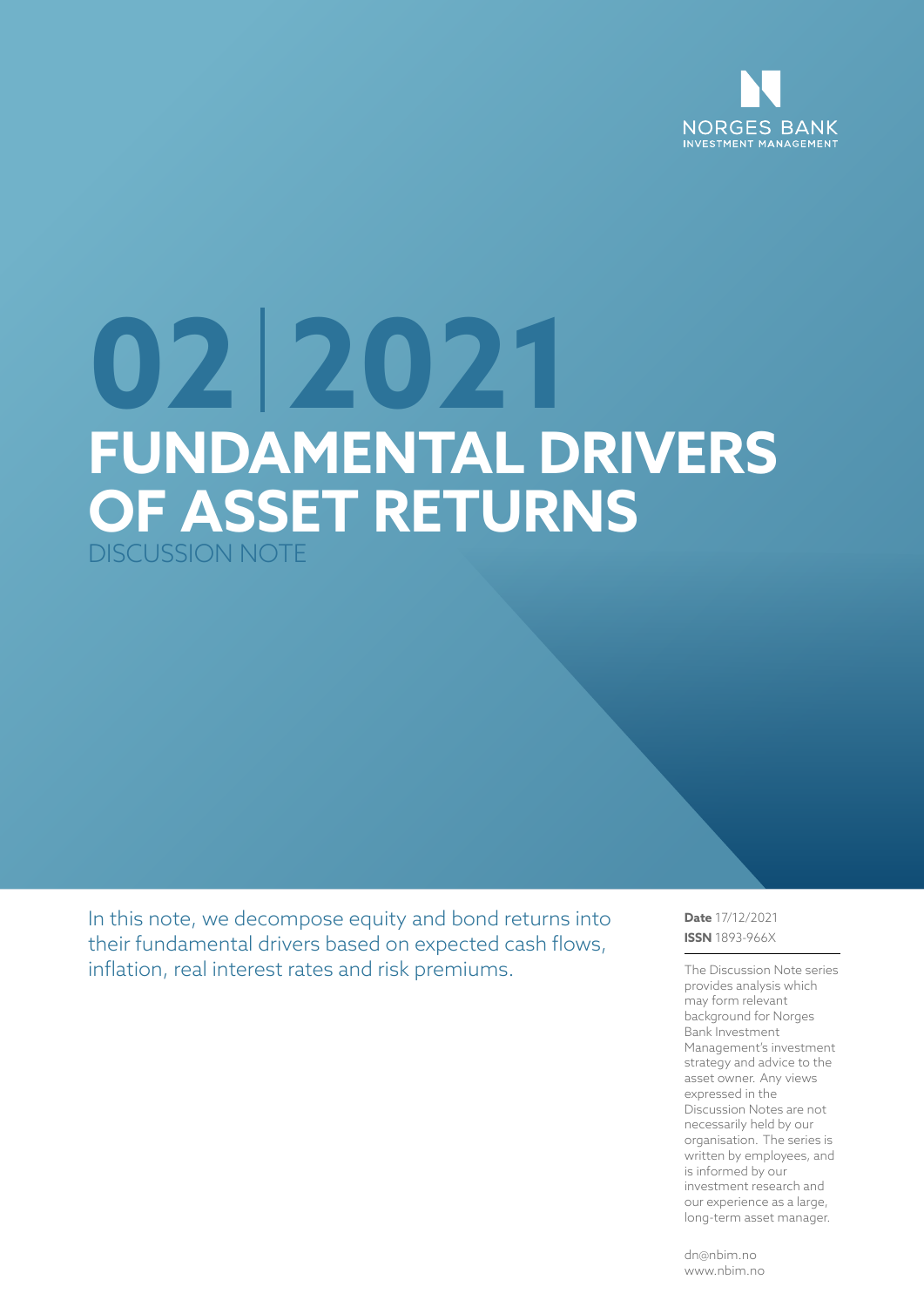# **SUMMARY**

- Asset returns are driven by changes to their expected future cash flows and the corresponding discount rates. In this note, we use this idea to identify the fundamental drivers of equity and bond returns based on expected cash flows, expected inflation, real interest rates and asset-specific risk premiums.
- Certain fundamental drivers are common across equities and bonds, most importantly real interest rates. The level of real interest rates is a key driver of the long-run returns on multi-asset portfolios, in large part due to the long duration of equities. To accurately capture the economic forces driving real rates, our decomposition splits real rates into a transitory component, dominated by the monetary policy cycle, and a persistent component that reflects secular developments in the economy.
- We use our framework to examine the properties of fundamental drivers of equity and bond returns over the last few decades, where the real rate components have played a significant role. In addition, we highlight the fundamental drivers during 2020 – a year dominated by the global pandemic and the subsequent policy response to it. The large drop in equity prices in the first quarter was caused by both lower cash flow expectations and a sharp increase in the equity risk premium. The fall in equity prices was partly offset by a combination of easier monetary policy and a decline in the persistent component of real rates.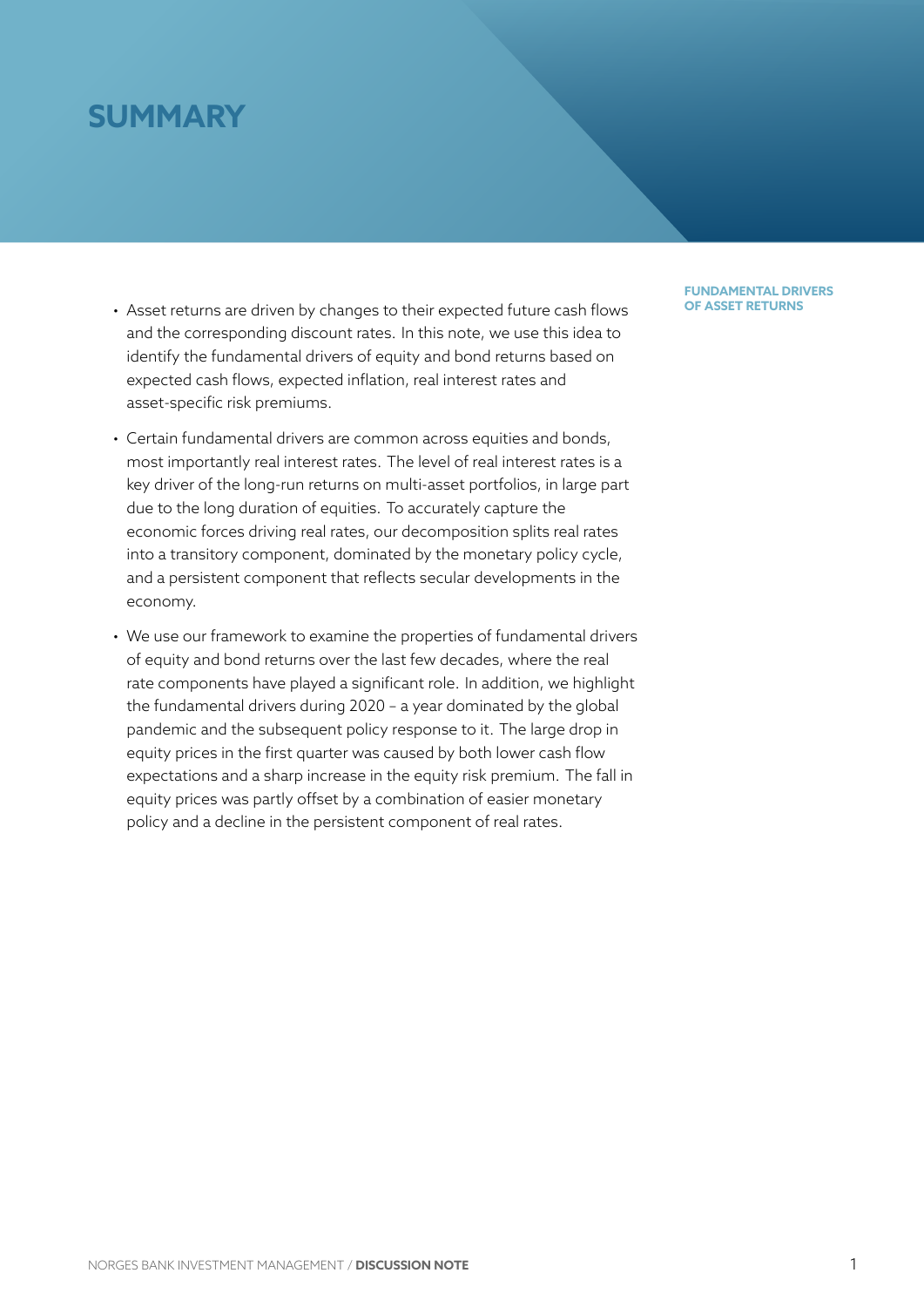# **1.** Introduction

Strategic asset allocation is usually determined by a combination of global equity and fixed income indices. These indices are broadly diversified, which means that broad market developments will determine their long-term real returns. There are fundamental drivers underlying these broad asset class returns, and investors need to identify these drivers to understand the types of risks they are exposed to through their strategic asset allocation.

In this note, we outline a return decomposition framework that allows us to identify the fundamental drivers of equity and bond returns. The framework is based on the well-known identity that expresses asset prices in terms of the expected cash flows from holding the asset, and the corresponding rates at which the cash flows are discounted. The discount rates that are applied to both equity and bond cash flows can be split into distinct components, including expected inflation, real interest rates and asset-specific risk premiums.

The implementation of our decomposition puts emphasis on two important aspects that are relevant for long-term investors in equities and bonds. Our framework captures common fundamental exposures across equities and bonds through their respective discount rates. Real rates, in particular, impact the real returns on both equities and bonds. This exposure is accentuated by the long duration of equities, making the level of real interest rates a potential key driver of the long-term returns on multi-asset portfolios. To accurately capture the economic forces driving real rates, our decomposition splits real rates into a transitory component, dominated by monetary policy, and a persistent component that reflects secular developments in the economy.

Our framework distinguishes between persistent and transitory return drivers. Certain fundamental drivers are more persistent, and may therefore impact returns over years and potentially even decades. Naturally, persistent return drivers are more important for understanding performance over the long term. This distinction is especially important for the real interest rate, which is a common driver of equity and bond returns.

We use our decomposition framework to examine the properties of fundamental drivers of equity and bond returns over the last few decades, where the real rate components have played a significant role. In addition, we highlight the fundamental drivers during 2020 – a year dominated by the global pandemic and the subsequent policy response to it. Our decomposition shows that the large drop in equity prices seen in the first quarter of 2020 was caused by both lower cash flow expectations and a sharp increase in the equity risk premium. While large in magnitude, both these shocks mainly impacted short-term expectations and turned out to be transitory in nature. The fall in equity prices was partly offset by a combination of easier monetary policy and a decline in the persistent component of real rates – both of which contributed to the positive bond returns seen over the same period.

# **FUNDAMENTAL DRIVERS**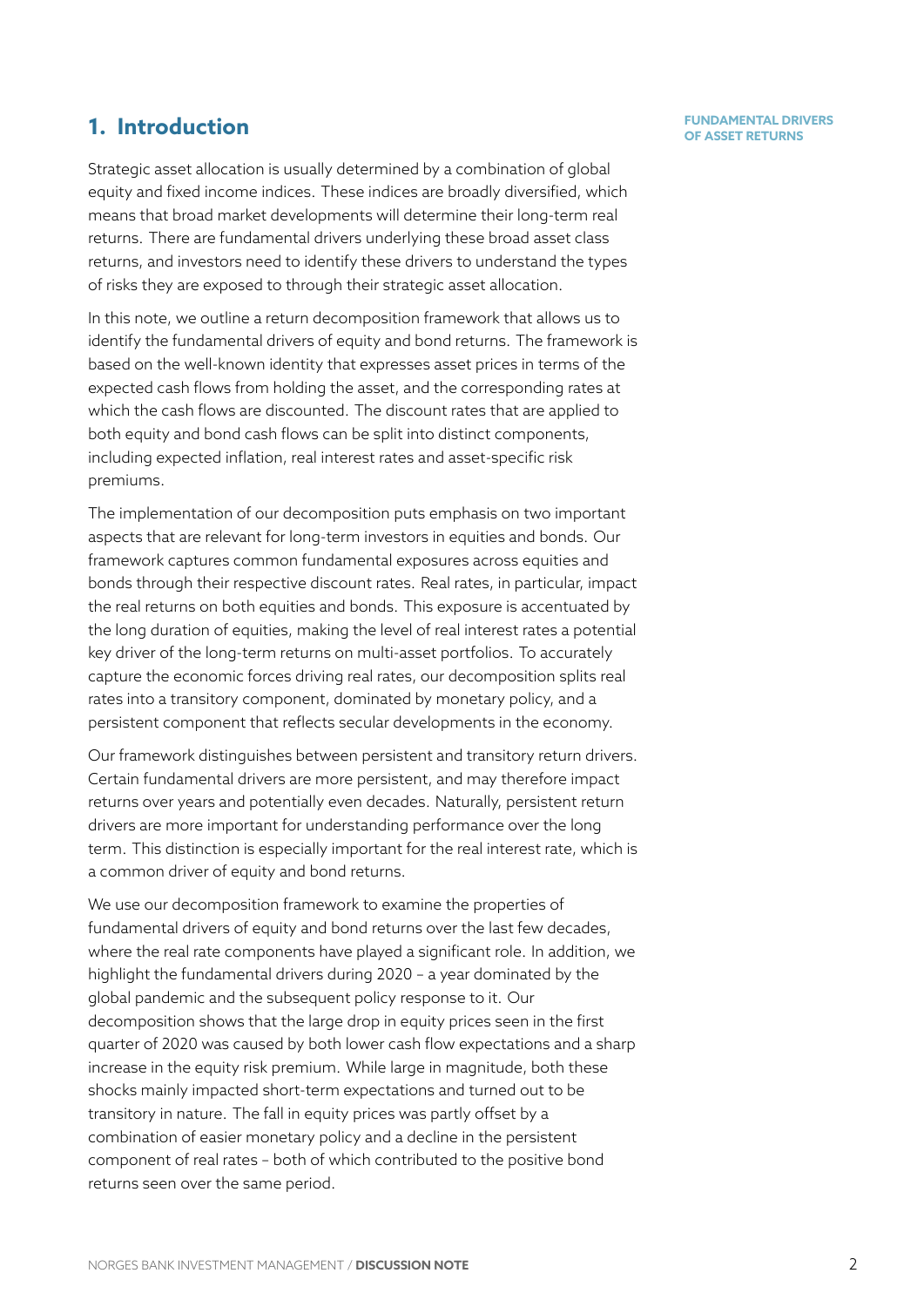The pandemic has underscored the importance of obtaining accurate and timely estimates of expected equity cash flows and their corresponding risk premiums. This note focuses on the joint modelling of equity and fixed income returns with an emphasis on the role of persistent and transitory components of real rates. In a separate Discussion Note (NBIM, 2021), we focus exclusively on the modelling of equity market term structures with the help of dividend futures.

The note proceeds as follows. In Section 2, we outline ou[r decompos](#page-25-0)ition framework and describe our methodology for defining the fundamental drivers of equity and bond returns. Section 3 explains how we empirically implement the decomposition. In Sectio[n](#page-3-0) 4, we briefly summarise the estimation results. Section 5 concludes.

# **2. Fundamental Drivers of R[et](#page-18-0)urns**

<span id="page-3-0"></span>A key concept in understan[di](#page-22-0)ng asset or portfolio returns is that they are claims on future cash flows (dividends or coupons). This idea is captured through an identity, shown in Figure 1, that tells us that these cash flows are discounted at rates that in general reflect their riskiness and expected future interest rates. Taken together, the discount rate reflects the expected future return on the asset. This identity ap[pli](#page-3-1)es to all assets and is a cornerstone of financial modelling.

<span id="page-3-1"></span>



Changes in asset prices can be caused by either changes in expected future cash flows or changes in the rates at which those cash flows are discounted. The distinction between expected cash flows and discount rates is important: while a change in either of the return drivers has an immediate impact on asset prices, their long-run portfolio implications differ.

To understand how this difference arises, consider the following example. A fall in cash flow expectations immediately leads to lower prices because it lowers the present value of the asset's future payouts. This leaves the investor unambiguously worse off than before the price drop. An increase in discount rates also causes prices to drop by lowering the present value of the asset. However, while the investor is worse off today, the higher discount rate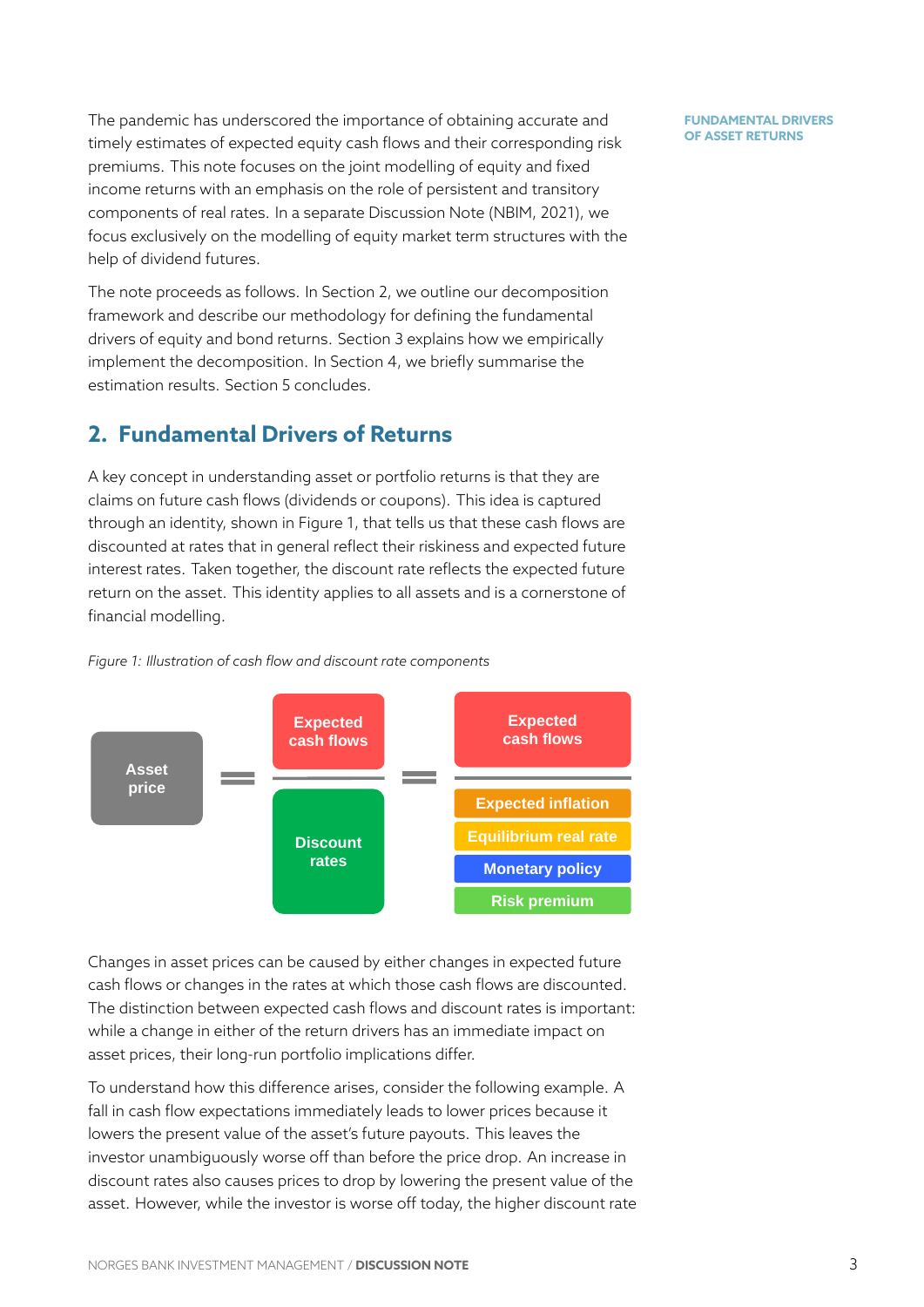means that they can expect to earn a higher return on the asset going forward, thus offsetting the initial price drop over time.

In practice, this simple illustration is complicated by two important features of financial markets. First, many assets pay cash flows that stretch far into the future. This means that each of the cash flow and discount rate components in Figure 1 represents the sum of all their expected future values over the lifetime of the asset. The expected values from today out to some future point in time are known as the *term structure* of expectations for each return driver. T[he](#page-3-1)se term structures extend to infinity for equities and to a finite maturity date for bonds.

Second, these term structures are constantly changing due to aggregate capital flows and the steady release of various forms of news, including company-specific announcements and macroeconomic data releases. These term structure shifts can be either transitory or persistent, regardless of whether they are related to cash flows or discount rates.

To illustrate the distinction between transitory and persistent shocks, Figure 2 shows two hypothetical downward shifts of a generic term structure of expectations. The left panel illustrates the effect of a transitory shock that shifts parts of the term structure down from time *t* (blue line) to *t+1* (orange line). While the shock impacts near-term expectations, it largely dissipates after around eight quarters, leaving long-run expectations unchanged.

The persistent shock in the right panel, on the other hand, shifts the entire term structure downwards from time *t* to *t+1*. The shock therefore impacts all future expectations, including those that lie in the distant future. The magnitude of these persistent shifts does not need to be very large to have a meaningful impact on returns. This is the case because all future cash flows are being affected, either directly or through discount rates. In this example, the price impact of the persistent shock, which is indicated by the red shaded area, is considerably larger than the price impact of the transitory shock (green area), despite the transitory shock to short-term expectations being almost twice as large as the persistent shock.



*Figure 2: Illustration of transitory and persistent shocks to asset fundamentals*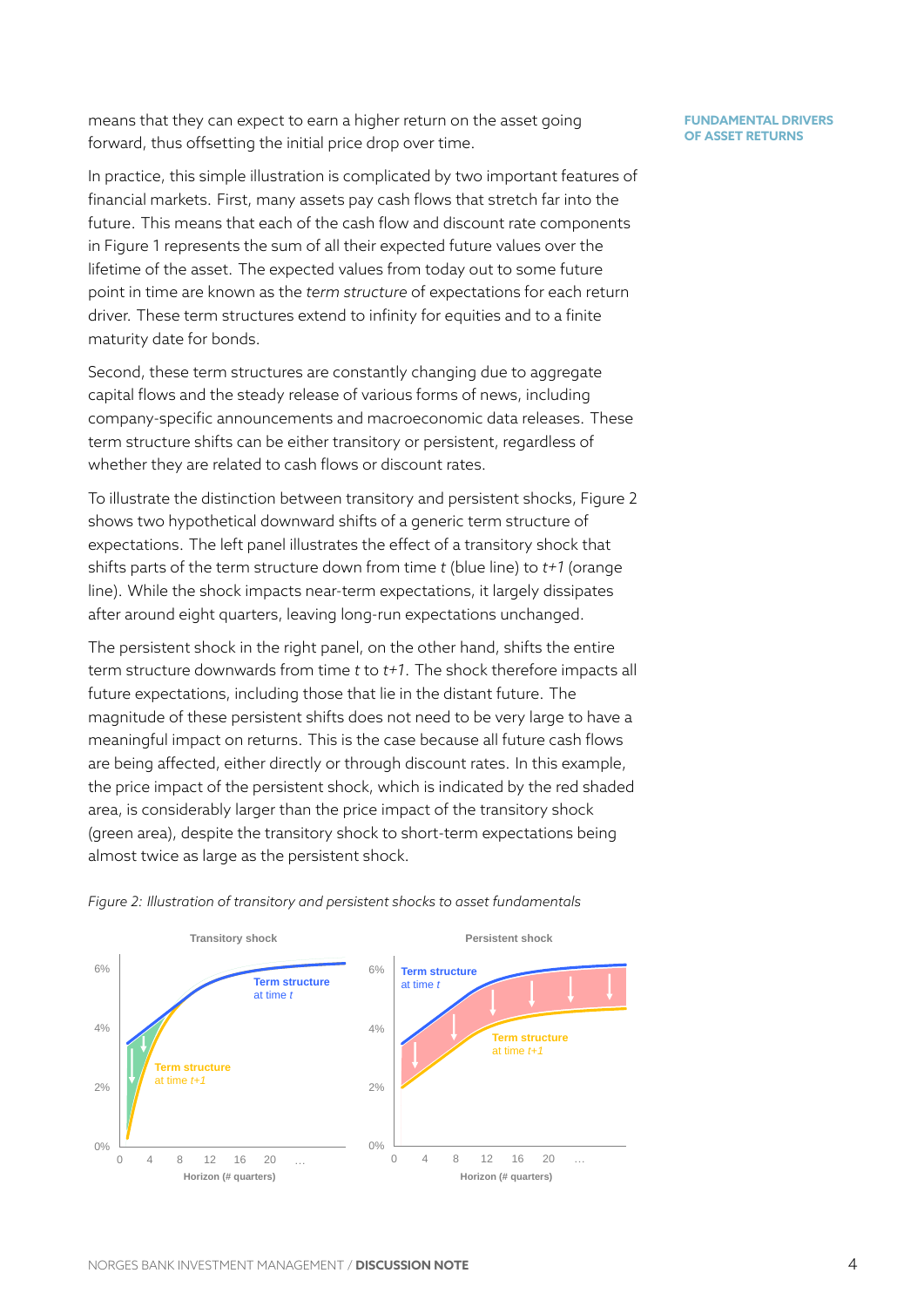### **Components of Discount Rates**

The total discount rate comprises several components, as shown in Figure 1. Empirical evidence suggests that some components, in particular expected inflation and the equilibrium real rate, appear to be more persistent than the others.<sup>1</sup> This implies that we need to model the distinct components that make up total discount rates individually. As shown on the right-hand-side [of](#page-3-1) Figure 1, we therefore go one step further and break down discount rates into separa[te](#page-5-0) parts reflecting: 1) expected inflation, 2) the equilibrium real rate, often referred to as "r-star", 3) the cyclical part of real rates, which as we explai[n b](#page-3-1)elow is most naturally labelled as monetary policy, and 4) asset-class-specific risk premiums.

Together with expected cash flows for equities and bonds, these components represent the fundamental drivers of returns in our framework. In the next two sub-sections, we describe in detail how we decompose fixed income and equity returns into their fundamental drivers. We focus on aggregate bond and equity returns measured in their local currencies.

### **Decomposing Fixed Income Returns**

This section presents the methodology for decomposing nominal risk-free government bonds. We are ultimately interested in the fundamental drivers of broadly diversified bond portfolios which are usually represented by benchmark indices such as the Bloomberg Global Aggregate Index. Such bond indices include different types of coupon-bearing bonds issued by governments, corporations and other entities. While all these various bond types can be decomposed using our approach, we focus on government bonds, which represent the largest bond segment and drive the majority of the return variation in broad bond portfolios.<sup>2</sup>

To assess the relative importance of the return drivers outlined in Figure 1, we decompose an *n*-period zero-coupon bond.<sup>3</sup> We can think of this bond as a proxy for a portfolio consisting of nominal g[ov](#page-5-1)ernment bonds, free of any credit risk and with a market-value-weighted duration of *n* periods. The holding period log return on this bond,  $r_{t+1}^{(n)}$ [, i](#page-5-2)s given by:<sup>4</sup>

$$
r_{t+1}^{(n)} = \underbrace{ny_t^{(n)} - (n-1)y_{t+1}^{(n-1)}} \tag{1}
$$

<span id="page-5-4"></span>return  $\overline{z}$  change in yield *y* from period *t* to  $t + 1$ , scaled by d[ur](#page-5-3)ation *n* 

<span id="page-5-3"></span><span id="page-5-2"></span><span id="page-5-1"></span> $^4$ Log return on an  $n$ -period zero-coupon bond realized at time  $t+1$  is defined as  $r_{t+1}^{(n)}$   $\,$   $\,$  $\log P_{t+1}^{(n-1)}$   $-$  log  $P_{t}^{(n)}$  where  $P_{t}^{(n)}$  refers to the bond price at time  $t.$  We use log returns for convenience: log bond prices can be expressed as the negative of their yields scaled by duration, as in equation (1).

<sup>&</sup>lt;sup>1</sup>In their recent research, Bauer and Rudebusch (2020) show that long-horizon expectations about inflation and the equilibrium real rate jointly account for most of the variation in long-term bond yields. Similarly for equities, Lettau and Nieuwerburgh (2008) and Monache, Petrella, and Venditti (2020) argue that shifts in long-horizon expectations about dividend growth and expected returns can account for a significant fraction of changes in equity valuations.

<span id="page-5-0"></span><sup>&</sup>lt;sup>2</sup>As at 31 December 20[20, nominal government bon](#page-24-0)ds made up 61 percent of the Bloomberg Global Aggregate Index (excluding securitised debt).

<sup>3</sup>The maturity *n* is given in m[onths/quarters, depending on the](#page-24-1) freq[uency of the data. For example,](#page-25-1) [when](#page-25-1) working with monthly data, a ten-year bond would have *n* = 120 months.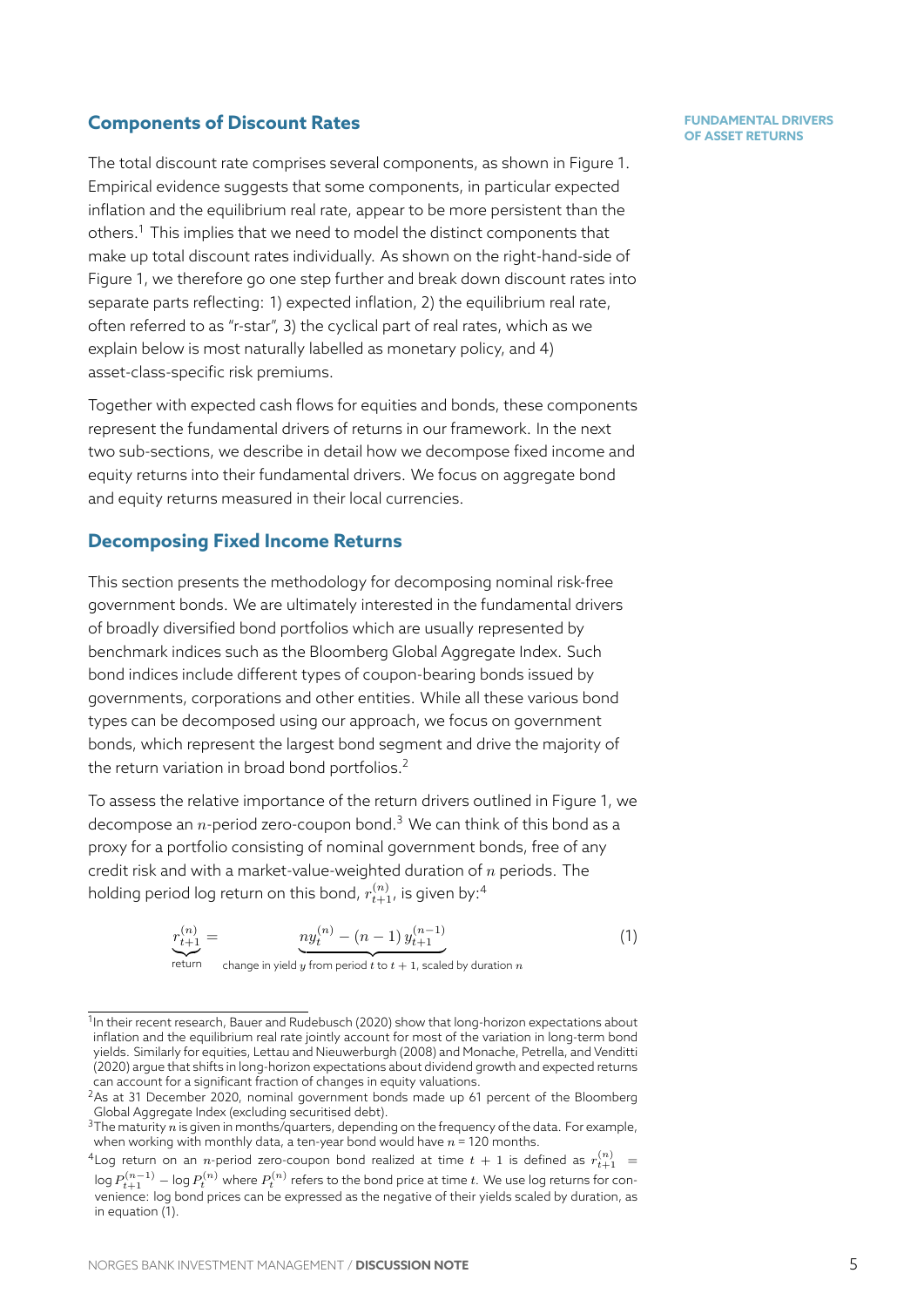The equation states that bond investors earn a positive return if yields decline and vice versa. Equation (1) suggests that to understand the drivers of bond *returns*, a natural starting point is to decompose bond *yields* into their fundamental drivers. We can decompose the yield on an *n*-period nominal government bond, denot[ed](#page-5-4) as  $y_t^{(n)}$ , into its components:

$$
\underbrace{y_t^{(n)}}_{\text{yield}} = \underbrace{\frac{1}{n} \sum_{i=1}^n E_t \left( \pi_{t+i} \right) + \frac{1}{n} \sum_{i=1}^n E_t \left( rr_{t+i-1} \right)}_{\text{expected avg. short rate } y_t^{(1)} \text{ (inflation + real rate)}} + \underbrace{\frac{1}{n} \sum_{i=1}^{n-1} E_t \left( ex_{t+i}^{n-i+1} \right)}_{\text{term premium } tp_t^{(n)}},\tag{2}
$$

where  $\pi_t$  represents inflation,  $rr_t$  refers to the real interest rate and  $ex_t^{(n)}$ denotes the log excess return. The latter is defined as  $ex_{t+1}^{(n)} = r_{t+1}^{(n)} - y_t^{(1)}.$  If we take the average of the expected excess returns over the lifetime of the bond, we get the so-called term premium  $tp_t^{(n)}.$  The term premium is the compensation an investor receives for being exposed to duration risk, which refers to uncertainty around the future evolution of short rates. The premium also reflects yield moves driven by temporary fluctuations in aggregate demand for safety and liquidity, often referred to as the convenience yield.

Empirical evidence suggests that the term premium is a key driver of *short-term* fluctuations in bond yields (Bauer and Rudebusch, 2020; Feunou and Fontaine, 2021). Over longer horizons, however, bond yields are predominantly driven by persistent yield curve trends that tend to evolve over decades. Two such yield curve trends [have been emphasised in the](#page-24-0) [empirica](#page-24-2)l [literature: slowly ev](#page-24-2)olving long-horizon inflation expectations *π ∗ <sup>t</sup>* and the equilibrium real rate *r ∗ t* (both shown in Figure 3 below).

Naturally, these persistent return drivers are particularly important for long-term investors. Motivated by this empirical evidence, we isolate trend components of inflation expectations and th[e r](#page-7-0)eal rate, and highlight their dominant role in yield curve variation. We rewrite equation (2) as follows:

$$
\underbrace{y_t^{(n)}}_{\text{yield curve trends}} = \underbrace{i_t^*}_{\text{yield curve trends}} + \underbrace{\frac{1}{n} \sum_{i=1}^n E_t \left( \pi_{t+i} - \pi_t^* \right)}_{\text{transitory variation}} + \underbrace{\frac{1}{n} \sum_{i=1}^n E_t \left( rr_{t+i-1} - r_t^* \right) + tp_t^{(n)}}_{\text{transitory variation}}, \tag{3}
$$

<span id="page-6-2"></span>where *i ∗ t* is the nominal equilibrium policy rate defined as the long-run expectation of future nominal short-term interest rates.<sup>5</sup> Following the Fisher equation, the nominal equilibrium rate consists of two yield curve trends:

$$
\underbrace{i_t^*}_{\text{long-run expected nominal rate}} = \underbrace{r_t^*}_{\text{long-run expected inflation}} + \underbrace{\pi_t^*}_{\text{long-run expected inflation}} \tag{4}
$$

We define the transitory part of the ex-ante real rate as  $rr_t^c \equiv rr_t - r_t^*$ . We refer to this part of real rates as "monetary policy" because it largely captures changes in the overall monetary policy stance. $6$  To visualise the importance

 $^5$ Formally,  $i_t^*$  is defined as the expected short rate at the infinite horizon:  $i_t^*\equiv\lim_{j\to\infty} E_t y^{(1)}_{t+j}$ .

<span id="page-6-1"></span><span id="page-6-0"></span> $^6$ Labelling transitory variation in the ex-ante real rate as "monetary policy" deviates from the academic literature that aims to isolate pure monetary polic[y](#page-6-1) shocks. Our goal is to distinguish between the persistent structural forces driving the equilibrium real rate (potential output growth, persistent safety and liquidity effects) and cyclical drivers of the ex-ante real rate (business cycle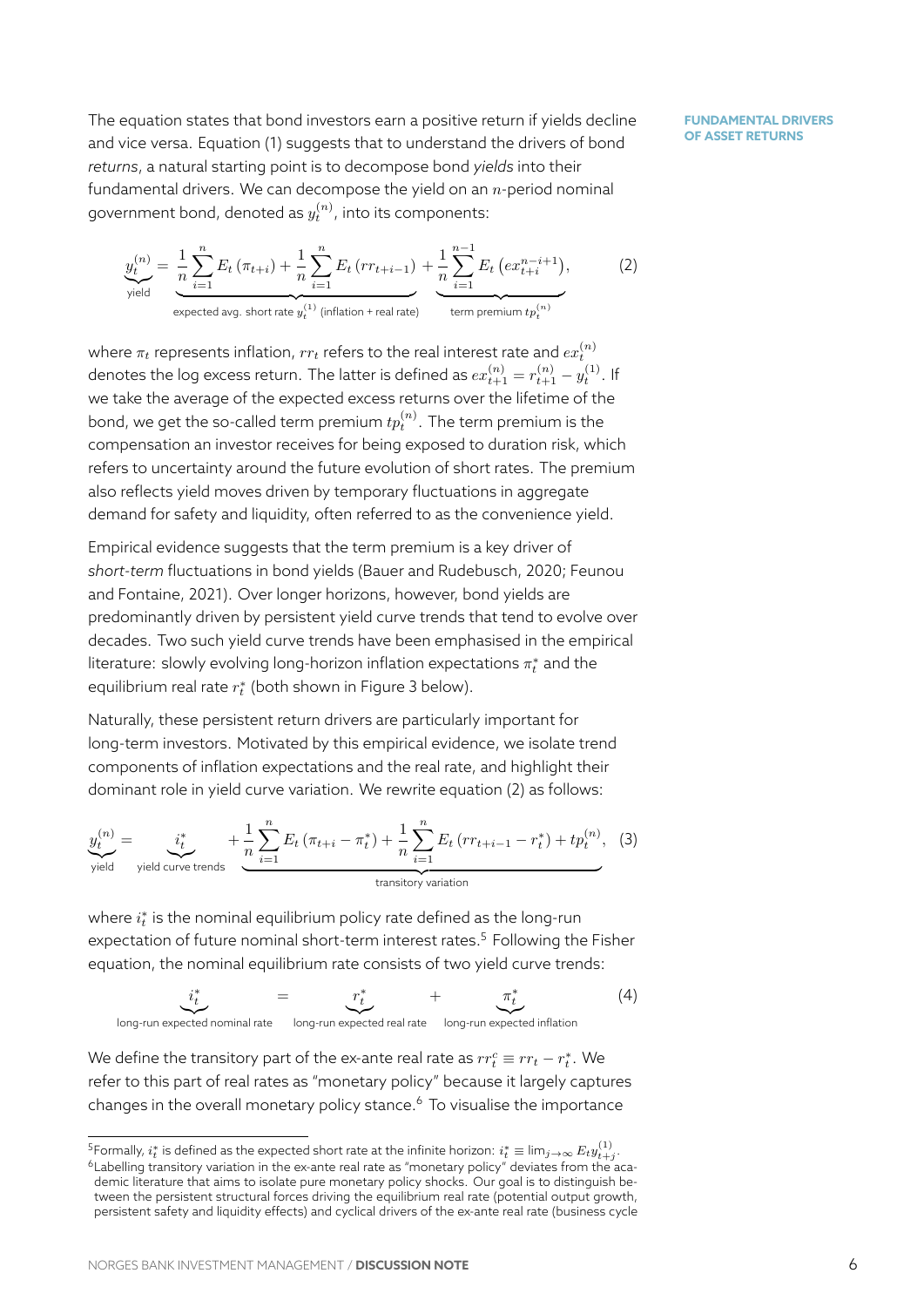of yield curve trends, the left panel of Figure 3 plots estimates of both return drivers going back to the early 1970s.

To highlight their combined level, the right panel of Figure 3 shows the combined impact of the two drivers, labelle[d "](#page-7-0)yield curve trends", together with the yield on a ten-year bond. Note that both these drivers enter the denominator in Figure 1. The combined yield curve trends [s](#page-7-0)eries in Figure 3 therefore refers to the sum of the two return drivers. Comparing the combined yield curve trends to bond yields, we can see how closely the persistent trends have [tr](#page-3-1)acked historical bond yields. Ignoring short-term fluctuations, the yield curve trends account for most of the persistent dec[lin](#page-7-0)e in nominal yields since the early 1980s.



<span id="page-7-0"></span>

*Note: The left panel shows estimates of the equilibrium real rate from Holston, Laubach, and Williams (2017) and long-horizon inflation expectations from the FRB US model maintained by the Federal Reserve Board. The right panel superimposes the nominal ten-year US Treasury yield with "yield curve trends" which is the sum of inflation expectations and the equilibrium real rate. The sample period is Q1 1973 to Q2 2020.*

If we subtract the yield curve trends from the level of bond yields, we are left with a relatively small gap between the purple and blue lines in the right panel of Figure 3. Based on the decomposition outlined in equation (3), this gap must be driven by a combination of the transitory component of the real rate and inflation, and the term premium. Rather than a persistent wedge, the gap seems to [a](#page-7-0)rise as bond yields fluctuate around their long-term [tr](#page-6-2)end. These temporary moves, however, are neither persistent nor large enough to materially impact the long-term properties of bond yields.

Empirical evidence suggests that the shape of the term structure of inflation expectations does not show much variation: it remains mostly flat around the current level of inflation, see e.g. Crump, Eusepi, and Moench (2018). Motivated by this evidence, we assume that the transitory component of inflation expectations plays a negligible role in determining the term structure of inflation expectations. Instead[, we focus on the persistent compo](#page-24-3)nent as a sole driver of inflation expectations.

variation in output growth and monetary policy).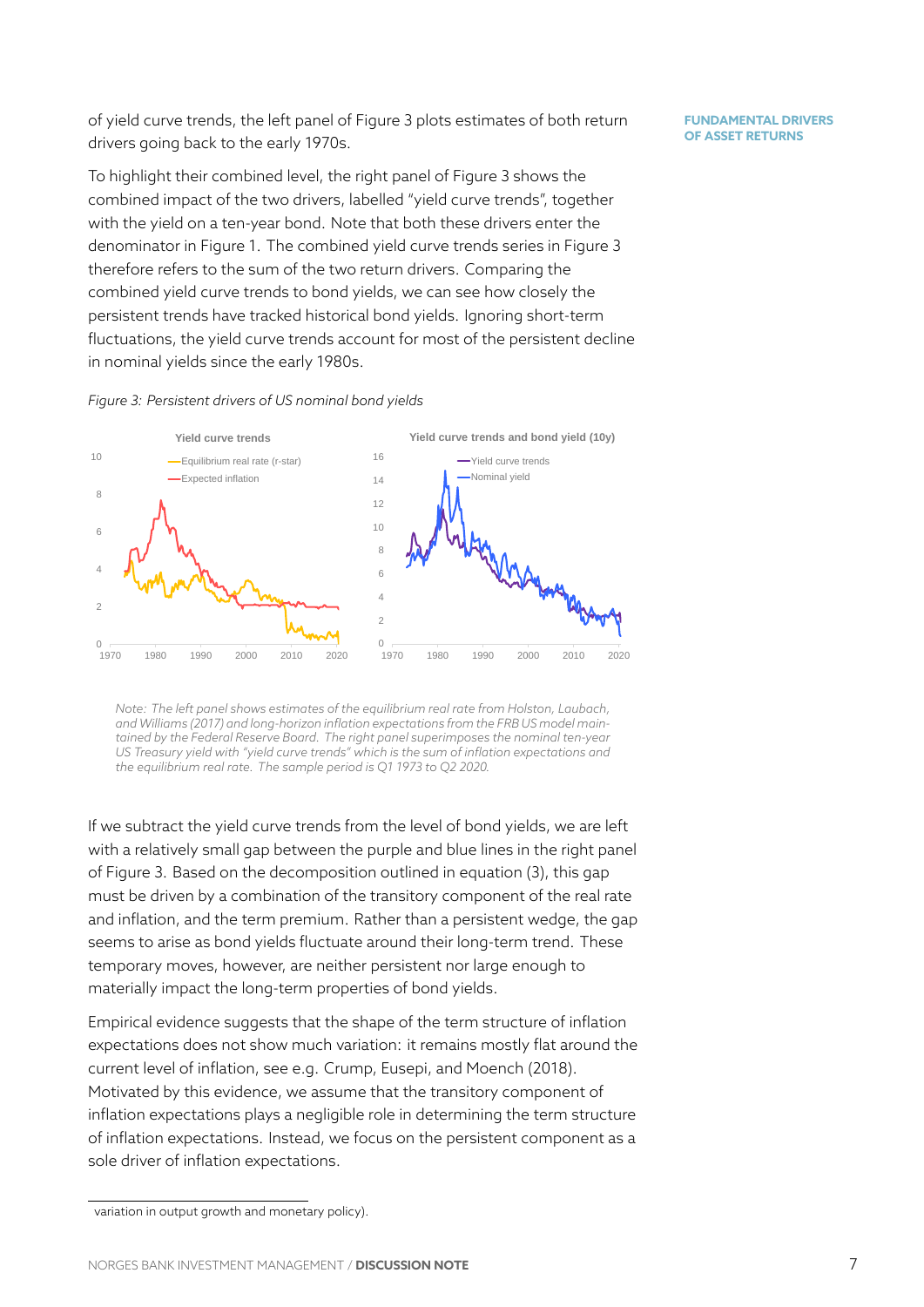Taken together, equations (3)-(4) identify four term structures that drive nominal bond returns:

- 1. Inflation expectations[;](#page-6-2)
- 2. Equilibrium real rate;
- 3. Transitory real rate expectations (monetary policy);
- 4. Expected excess bond return (the term premium).

# **Decomposing Equity Returns**

Next, we proceed to outline a framework for understanding the fundamental drivers of equity returns. The accounting identity in Figure 1 suggests that high equity prices can be due to elevated cash flow expectations, low discount rates, or a combination of the two. Similar to the decomposition of bond returns, our methodology for decomposing equities [st](#page-3-1)arts with the basic definition of the one-period returns on a broad equity index:

<span id="page-8-2"></span>index value and dividends at time 
$$
t + 1
$$
  
\n
$$
R_t^{eq} = \frac{S_{t+1} + D_{t+1}}{S_t}
$$
\n(5)  
\nreturn  
\nindex value at time  $t$ 

where  $S_t$  is the index value at time  $t$ , and  $D_{t+1}$  denotes the index dividend paid out between  $t$  and  $t + 1$ . Unlike bonds of fixed maturities, however, a large part of the value of the equity index comes from cash flows occurring in the distant future.

The long-duration nature of equities implies that long-horizon dividend growth expectations, together with the interest rates and risk premiums at which those dividends are discounted, play a crucial role in determining their prices. To identify these drivers and assess their relative importance, we need to decompose  $R_t^{eq}$  further. To this end, we follow Lettau and Nieuwerburgh (2008) and log-linearise the one-period return given by equation (5) as follows:

$$
r_{t+1}^{eq} = \underbrace{\kappa_t}_{\text{iteration term}} + \underbrace{\Delta d_{t+1}}_{\text{real dividend growth}} + \underbrace{\rho_{t+1} \times p d_{t+1} - p d_t}_{\text{valuation changes}},
$$
(6)

<span id="page-8-1"></span>where  $r_t^{eq}$  refers to the one-period log equity return,  $\kappa_t$  is a linearisation term, ∆*d<sup>t</sup>* represents log dividend growth, *ρ<sup>t</sup>* is a linearisation term close to one and *pd<sup>t</sup>* is the log of the price-dividend ratio. Intuitively, this component of the equity return can account for most of the volatility in equity returns, an observation that goes back to the seminal work in Shiller (1981). We further decompose the log of the price-dividend ratio into:



<span id="page-8-0"></span>where  $\overline{pd}_t$  is long-term (steady state) equity valuations that vary over time.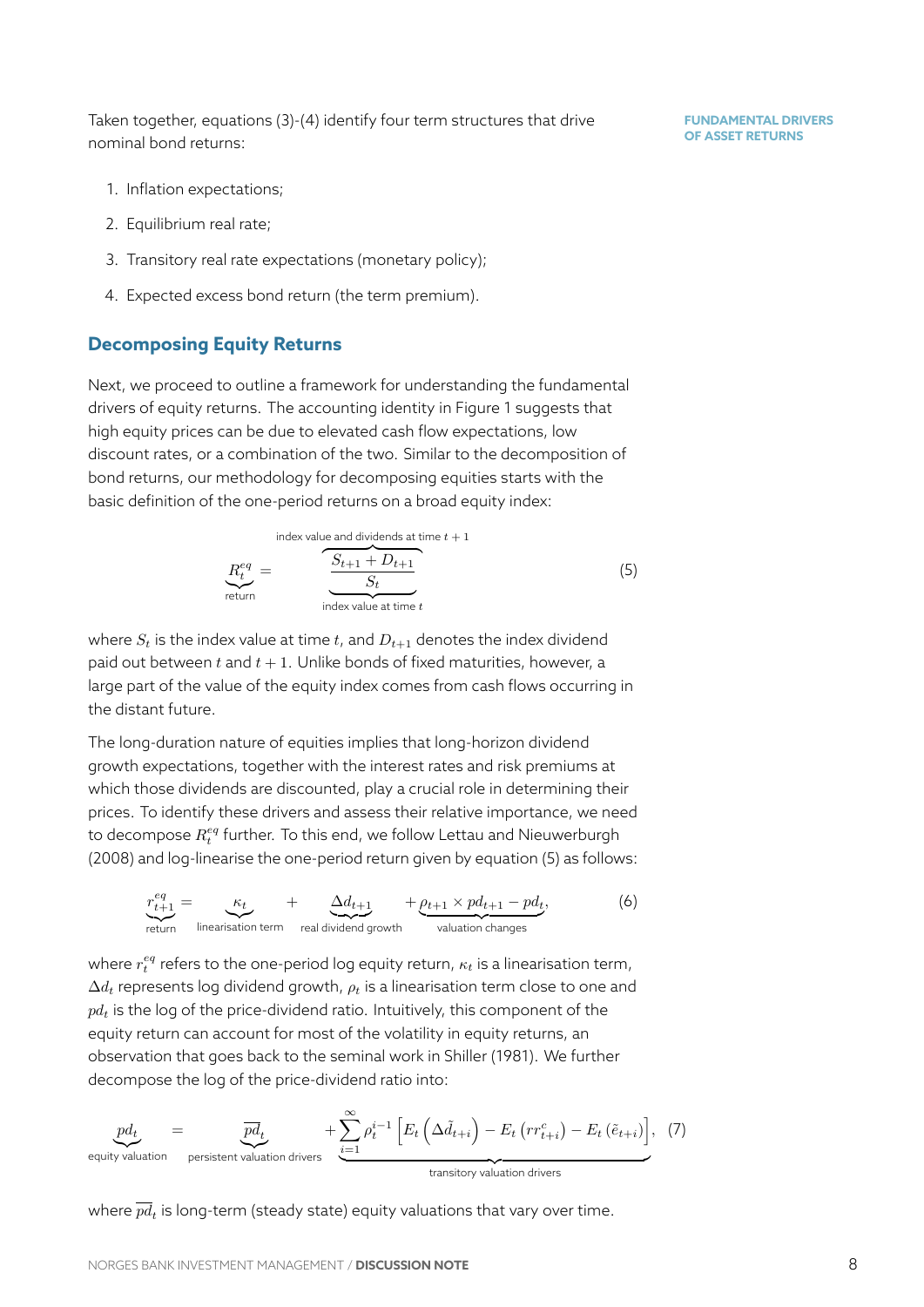Similar to the fixed income decomposition in equation (3), we distinguish between persistent and transitory changes in equity valuations and highlight their fundamental drivers. Persistent changes to equity valuations  $\overline{pd}$ , are driven by long-horizon expectations about dividend gro[w](#page-6-2)th:  $\bar{d}_t \equiv \lim_{j\to\infty} E_t\Delta d_{t+j}$ , real interest rates:  $r_t^*\equiv \lim_{j\to\infty} E_t r r_{t+j}$  and the expected excess return on equity (the equity risk premium):  $\bar{e}_t \equiv \lim_{i \to \infty} E_t e_{t+i}$ . These long-horizon expectations can be interpreted as shifting steady states. Combining them, we can express steady-state equity valuations in logs as:

$$
\underbrace{\overline{pd}_t}_{\text{long-run valuation}} = \underbrace{\overline{d}_t}_{\text{long-run growth}} - \underbrace{\log\left(\exp\left(r_t^* + \overline{e}_t\right) - \exp\left(\overline{d}_t\right)\right)}_{\text{long-run discount rate - long-run growth}}.
$$
\n(8)

<span id="page-9-1"></span>The equation tells us that long-horizon expectations about real dividend growth and discount rates are the two fundamental drivers of long-run equity valuations.<sup>7</sup> According to equation  $(8)$ , elevated equity valuations can be sustained in the long run by a positive long-term growth outlook, persistently low discount rates, or a combination of the two. Equation (8) also suggests that if the [eq](#page-9-0)uilibrium real rate co-m[ov](#page-9-1)es perfectly with long-horizon expectations about real dividend growth, it will not have any impact on equity valuations. It is therefore the gap between these two that [dr](#page-9-1)ives shifts in equity valuations.

Transitory changes to equity valuations in equation (7) are driven by transitory variation in dividend growth  $\Delta \tilde{d}_{t+i}=\Delta d_{t+i}-\bar{d}_{t}$ , real rates  $rr^c_{t+i}=rr_{t+i}-r^*_t$ and the equity risk premium  $\tilde{e}_{t+i} = e_{t+i} - \bar{e}_t$ .

While the equity discount rate can be depressed by [an](#page-8-0)y of its underlying components, only its persistent drivers have the potential to impact discount rates over long horizons. Recent empirical evidence suggests that the equilibrium real rate is the key driver of persistent shifts in discount rates, while the persistent component of the equity risk premium has remained relatively stable (Monache, Petrella, and Venditti, 2020). Persistent changes to long-run real rates and expected cash flows are therefore key drivers of equity returns in the long run.

To visualise their [importance, the left panel of Figure](#page-25-1) 4 plots estimates of both return drivers for the US equity market going back to the early 1960s. Note that the long-horizon expectations about equity cash flow growth are approximated by the estimate of the growth rate of p[ot](#page-10-0)ential output, towards which aggregate cash flows must eventually converge if the labour share is stable. The right panel of Figure 4 shows the combined impact of the two long-term components together with equity valuations represented by the cyclically adjusted price-to-earnings ratio (CAPE). Note that cash flows enter the numerator in Figure 1, while [re](#page-10-0)al rates impact equities as a part of discount rates in the denominator. To the extent that the two return drivers co-move, their impacts on equity valuations will potentially offset each other, at least partially. The "g[ap](#page-3-1)" series in Figure 4 therefore refers to the difference between the two return drivers.

<span id="page-9-0"></span><sup>&</sup>lt;sup>7</sup>We provide more details on the derivations of equations (6)-(8) in Appendix B.2.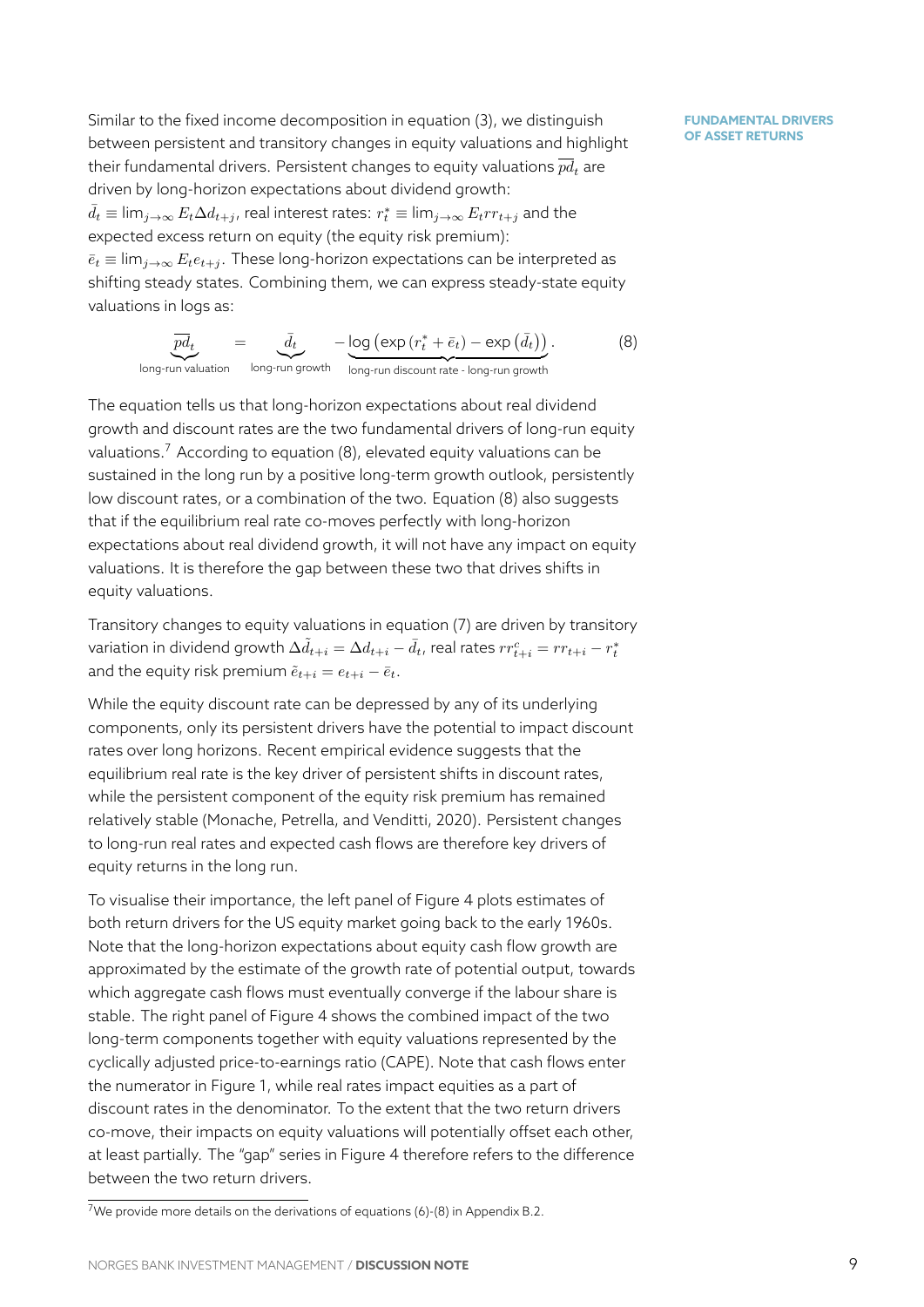#### *Figure 4: Persistent drivers of US equity valuations*

#### **FUNDAMENTAL DRIVERS OF ASSET RETURNS**

<span id="page-10-0"></span>

*Note: The left panel shows estimates of the equilibrium real rate from Holston, Laubach, and Williams (2017) and a real growth rate of potential GDP from the Congressional Budget Office (CBO) which we label "real macro trend". The right panel superimposes the cyclically-adjusted price-earnings ratio (CAPE) with the "gap", which represents the difference between potential GDP growth and the equilibrium real rate. The sample period is Q1 1961 to Q2 2020.*

There are good theoretical reasons to believe that equilibrium real rates are closely related to long-horizon expectations about real output growth. The high degree of co-movement between the two drivers visualised in the left panel of Figure 4 indicates that this is also the case empirically. Nevertheless, there are prolonged periods of divergence between the two series, the last of which started during the Global Financial Crisis and is still ongoing.

Equation (8) in[dic](#page-10-0)ates that such gaps in long-run expectations about growth and real rates should lead to persistent changes in equity valuations. The co-movement between equity valuations and the gap, as shown in the right panel of F[ig](#page-9-1)ure 4, suggests that this has largely been the case over the last six decades. While valuations fluctuate around the gap, the overall level seems to track the gap between the long-run growth and real rates.

As with fixed in[co](#page-10-0)me, we split the ex-ante real rates into the long-run  $\mathsf{component}\ r^*_t$  and the transitory component  $rr^c_t.$  We do not split the equity risk premium into persistent and transitory components. This modelling choice is motivated by the evidence suggesting that the persistent component of the equity risk premium varies less than the equilibrium real rate. This means we split the equity discount rate into the following three components:

$$
\underbrace{E_t r_{t+i}^{eq}}_{\text{equity discount rate}} = \underbrace{E_t e_{t+i}}_{\text{risk premium}} + \underbrace{E_t r r_{t+i}^c}_{\text{transitory real rate}} + \underbrace{r_t^*}_{\text{equilibrium real rate}}.
$$
\n(9)

For long-term investors holding both equities and bonds, long-run real rates are particularly important as they are shared across both asset classes, thus accentuating their total portfolio impact. Binsbergen (2021) highlights the role of persistent variation in real interest rates by showing that, on a duration-matched basis, equities and bonds delivered broadly similar returns over the last 50 years.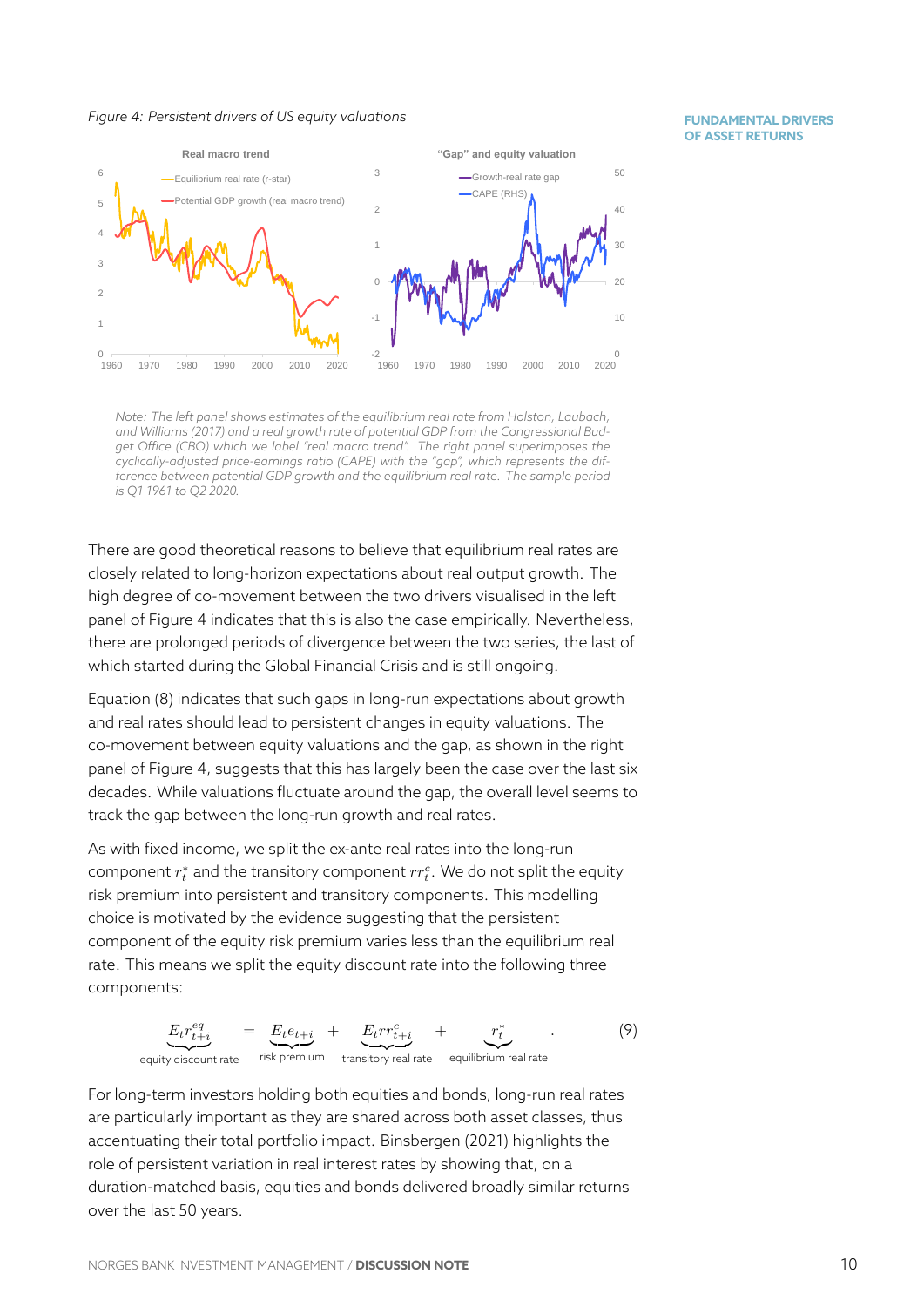As we discuss in more detail below, we use survey-based estimates of real output growth to approximate the term structure of real dividend growth. This modelling choice complicates the identification of the transitory and persistent components of dividend growth expectations. For this reason, we work with real dividend growth expectations as a single return driver.

Taken together, we identify four fundamental drivers of equity returns, changes in the term structures of:

- 1. Real dividend growth expectations;
- 2. Equilibrium real rates;
- 3. Transitory real rate expectations (monetary policy);
- 4. Equity risk premium.

# **3. Implementing the Return Decomposition**

<span id="page-11-0"></span>The return drivers outlined in the previous section are not directly observable and need to be estimated. In this section, we construct the term structures and their shifts over time, and link these fundamental drivers to equity and bond returns. For both asset classes, we focus on the four largest markets: Japan, the euro area, the UK and the US. As a group, we refer to these four markets as the "G4".

There are a variety of methods to produce estimates of the term structures described in the previous section. The most common approach is to use dynamic models such as Vector Autoregressions (VAR), see e.g. Campbell and Shiller (1988); Campbell (1991); Campbell and Ammer (1993). These models specify short-run dynamics for a small number of variables and infer long-horizon expectations by extrapolating their short-run behav[iour over t](#page-24-4)he [long term. The v](#page-24-4)a[riables included](#page-24-5) in [the VAR are usually realised](#page-24-6) asset returns and the corresponding predictors of these returns. Cash flow news is often identified as a residual.

However, due to frictions in the expectations formation process, <sup>8</sup> small-sample bias, $9$  and the sensitivity of results to which predictors of returns are included, the identification of return drivers using VARs has proven to be challenging in practice. We therefore explore an alternativ[e](#page-11-1) implementation o[f o](#page-11-2)ur return decomposition with the goal of avoiding the challenges mentioned above. We model term structures of expectations explicitly for all return drivers, each of which is explained in more detail below.

Our approach is similar in spirit to the most recent literature on decomposing asset returns, which emphasises the role of professional surveys and asset

<sup>8</sup>Decomposing asset returns with the help of VARs assumes that the full-information rational expectations hypothesis holds. This assumption implies that investors have full knowledge of the economy and, as a result, there is no wedge between the real-time and full-sample analysis.

<span id="page-11-2"></span><span id="page-11-1"></span> $9$ The key issue in representing long-term dynamics using VARs is the small-sample bias in parameter estimates driving persistent dynamics. As a result, some return drivers will be spuriously less persistent than they actually are, see e.g. Bauer, Rudebusch, and Wu (2012). The existence of regime shifts, such as the high-inflation environment of the 1970s and early 1980s in the US or the introduction of the euro, further complicates the modelling using VARs.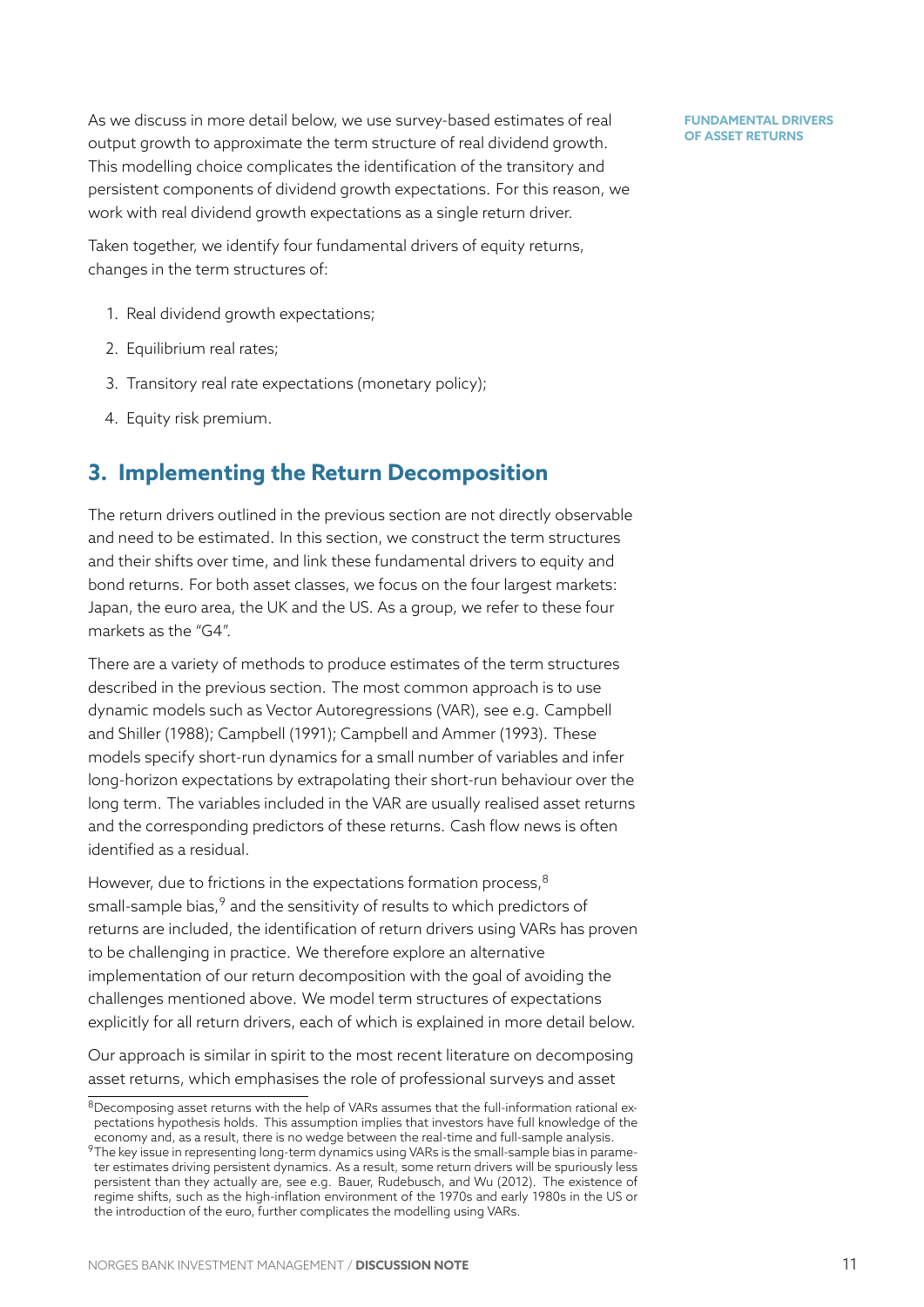prices, see e.g. De La O and Myers (2021); Knox and Vissing-Jorgensen (2021). In this section, we focus on the most important modelling choices that separate our implementation from other approaches, and defer more technical detail[s to the appendix. Across](#page-24-8) t[hese drivers, our decomposit](#page-24-9)ion [emph](#page-24-9)asises long-horizon expectations as the most important component determining the returns on long-duration assets such as equities and bonds. How we model these long-horizon expectations is therefore particularly important.<sup>10</sup>

## **Building Term Structures of Expectations and Risk Premiums**

We first d[esc](#page-12-0)ribe the term structures and then proceed to evaluate how well their changes explain asset returns. When constructing term structures, we model short- and long-run expectations separately. The expectations themselves are proxied by a combination of survey-based forecasts and market-implied expectations from traded assets. By relying on surveys and market prices, we ensure that we only use data that are available to investors in real time. This is an important feature because empirical evidence suggests that differences between full-sample and real-time analysis can be both sizeable and persistent.<sup>11</sup>

Figure 5 illustrates how we represent the term structure of expectations. From left to right, the blue dots represent horizon-specific expectations pertaining to short-run, [lo](#page-12-1)ng-run and terminal points. Based on these points, we ap[pr](#page-12-2)oximate term structures in two steps. First, we interpolate between the short- and long-run expectations (the orange line in Figure 5). Then, we extrapolate the long-run expectations out to infinity for equities and to some finite maturity date for bonds.

<span id="page-12-2"></span>

*Figure 5: Illustration of term structures of expectations*

 $10$ We refer to long-horizon expectations as the limiting conditional expectations about return components as specified in the previous section.

<span id="page-12-1"></span><span id="page-12-0"></span> $^{11}$ Empirical studies suggest that there is a non-negligible wedge between ex-post full-sample and real-time analysis, see e.g. Coibion and Gorodnichenko (2015); Cieslak (2018). This wedge is generated by errors investors make when forming expectations about macroeconomic variables, earnings and monetary policy. Any analysis that ignores these errors tends to wrongly attribute them to risk premiums.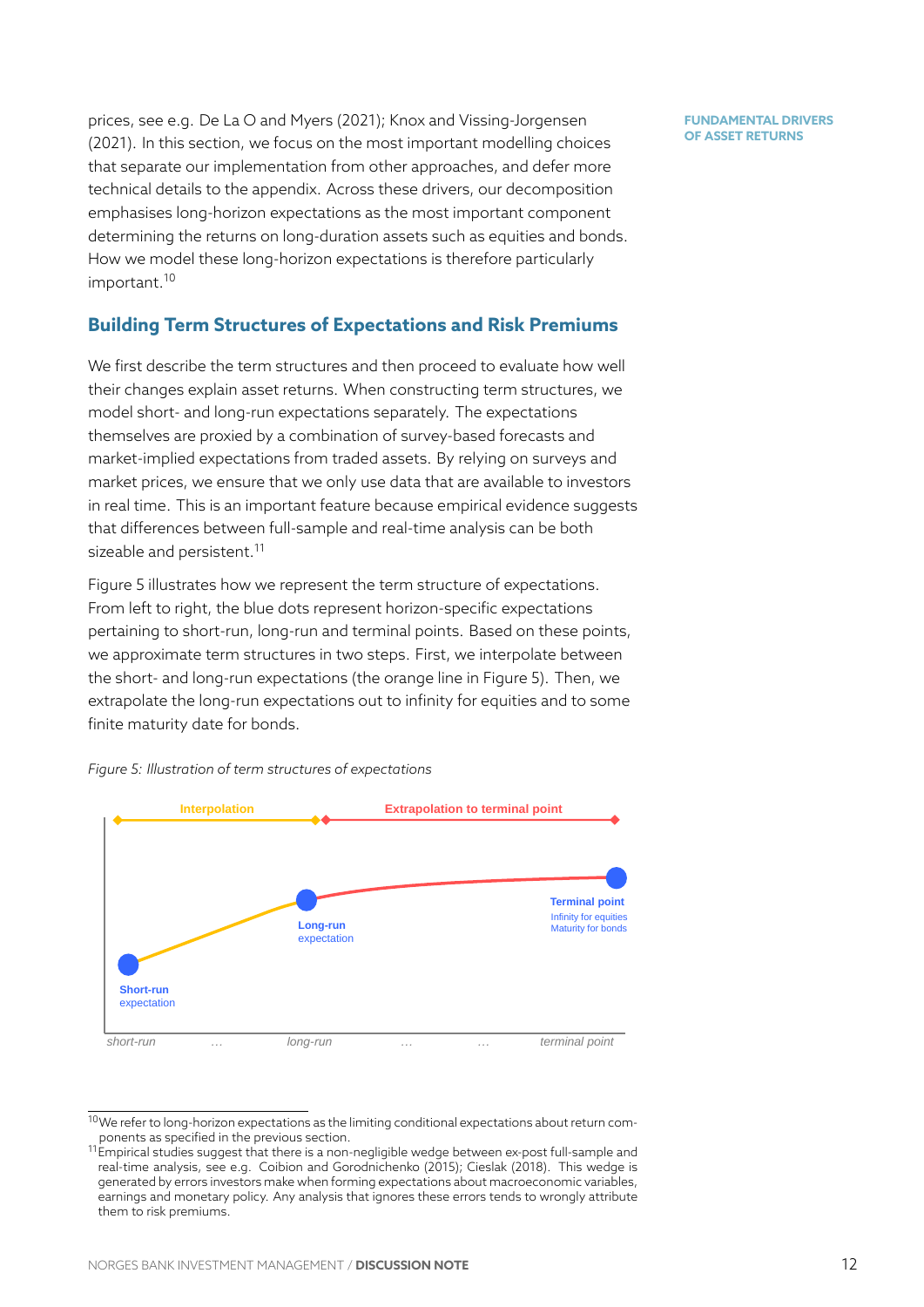For fixed income, we construct the following term structures:

- Inflation expectations;
- Equilibrium real rates;
- Transitory real rate expectations (monetary policy);
- Term premium.

We model these term structures out to the ten-year maturity point. We construct term structures of inflation expectations using survey-based shortand long-term inflation forecasts from the Consensus Economics panel.<sup>12</sup> Short- and long-term expectations are represented by the one- and ten-year-ahead forecasts, respectively.

Our estimates of the equilibrium real rate follow Holston, Laubach, and Williams (2017) and Han (2019).<sup>13</sup> We assume that the term structure of equilibrium real rates is flat, i.e. the short- and the long-run expectations in Figure 5 coincide. This means that movementsi[n the equilibrium real ra](#page-24-10)te [generate a leve](#page-24-10)l eff[ect that has](#page-24-11) [an](#page-13-0) equal impact on yields across all maturities.

The basis for building the remaining two term structures is nominal forward rates, [fo](#page-12-2)r which we have richer data that allow us to specify full term structures at three-month maturity intervals.<sup>14</sup> We subtract maturity-matched inflation expectations and equilibrium real rates from their corresponding nominal forwards. This gives us a residual yield component that reflects a combination of the transitory [pa](#page-13-1)rts of ex-ante real rates and the term premium. To disentangle these two drivers, we rely on the fact that their relative importance varies across maturities and assume that term premium variation can be represented by a single factor. This allows us to use term premium estimates in combination with loadings that vary between zero (one-year maturity) and one (ten-year maturity) to extract the cyclical part of real rates. Term premium estimates are obtained following the methodology outlined in Cieslak and Povala (2015).

For equities, we construct the following term structures:

- Divid[end growth expectations;](#page-24-12)
- Equilibrium real rates;
- Transitory real rate expectations (monetary policy);
- Equity risk premium.

In the case of equities, the terminal point in Figure 5 refers to infinity. We construct term structures of expected dividend growth using survey-based short- and long-term forecasts of real output growth from the Consensus Economics panel.<sup>15</sup> Short- and long-term expectat[io](#page-12-2)ns are represented by the

<sup>12</sup> See Appendix A.1 for more details.

<sup>&</sup>lt;sup>13</sup>See Appendix A.2 for more details.

<sup>&</sup>lt;sup>14</sup> See Appendix A.3 for more details.

<span id="page-13-2"></span><span id="page-13-1"></span><span id="page-13-0"></span><sup>&</sup>lt;sup>15</sup>See Appendix A.1 fo[r m](#page-13-2)ore details.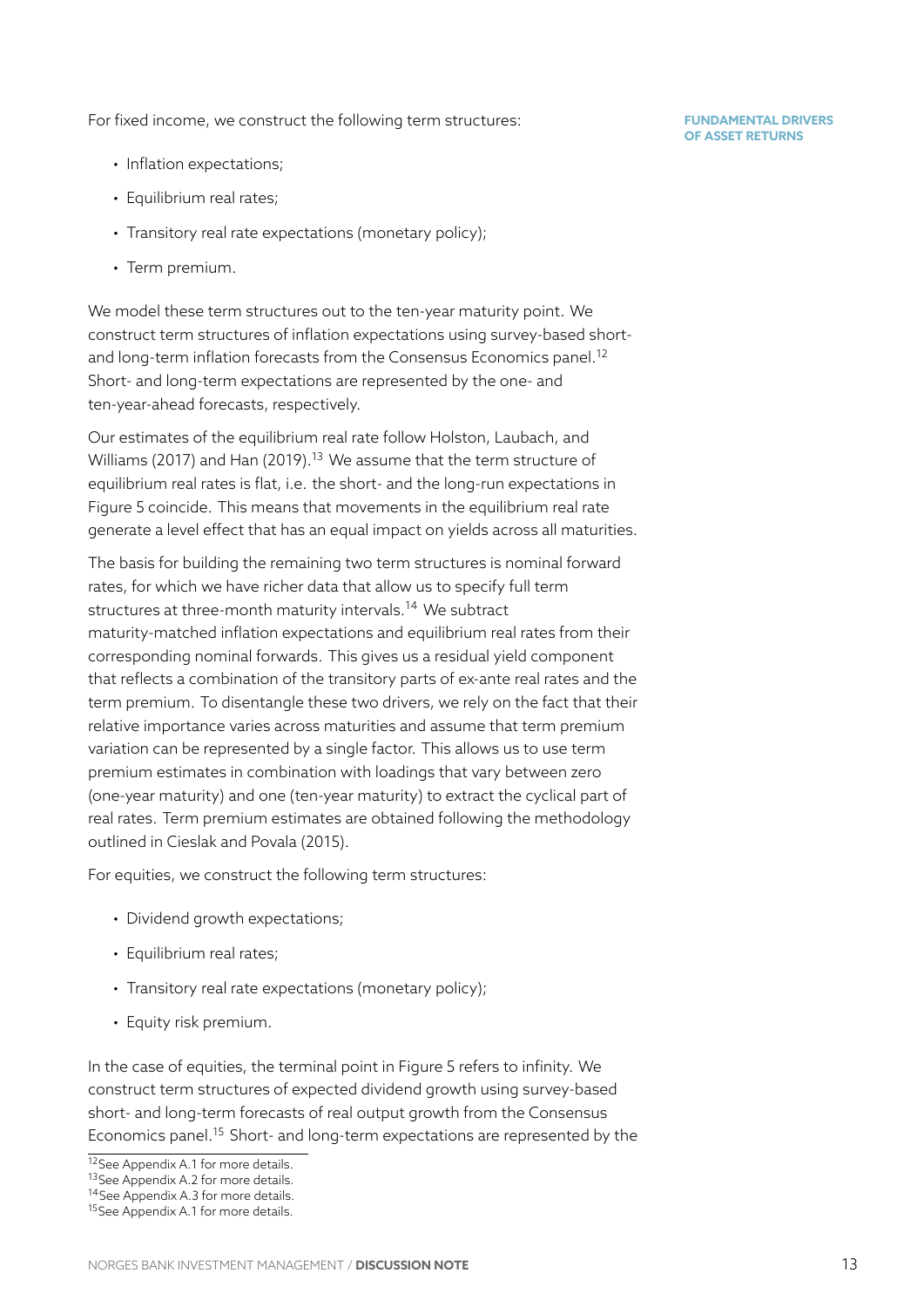one- and ten-year-ahead forecasts, respectively.<sup>16</sup> The terminal point is also represented by the survey-based forecast of real output growth at the ten-year horizon.

The construction of both components of the te[rm](#page-14-0) structure of real rates is identical to fixed income, except for the terminal point. We use the ten-year nominal forward rate to represent the terminal point for nominal yields. Assuming that the term structure of the equilibrium real rate is flat allows us to use the estimate of the equilibrium real rate to represent all three points depicted in Figure 5.

We use two distinct modelling approaches for constructing the short- and long-run estimates of the equity risk premium. The short end of the term structure is appro[xim](#page-12-2)ated using option-based estimates of the equity risk premium following the methodology outlined in Martin (2017).<sup>17</sup> The option-based estimates are available for maturities of up to three years. The availability of multiple points on the term structure allows us to use a non-linear interpolation between the short- and [the long-run](#page-24-13) e[st](#page-14-1)imates depicted in Figure 5. The non-linear interpolation helps us ensure that the short-term estimate converges towards the long-term estimate at a speed that is in line with the data, see e.g. Knox and Vissing-Jorgensen (2021).

The long end of th[e](#page-12-2) term structure is approximated by real-time estimates of the equity risk premium from restricted predictive regressions studied in Campbell and Thompson (2008). S[pecifically, we work with a version t](#page-24-9)hat uses the dividend yield in combination with expected cash flow growth.<sup>18</sup> In contrast to the volatile short-horizon estimates extracted from equity index [options, the long-horizon estima](#page-24-14)tes are relatively stable. Hence, most of the variation in the equity risk premium is concentrated at the front end oft[he](#page-14-2) term structure.

### **Linking Term Structures to Returns**

As indicated in equation (1) for fixed income and in equations (6)-(7) for equities, asset returns are driven by changes in the term structure of expectations and risk premiums. These changes in market expectations are sometimes referred to as ["](#page-5-4)news terms" in the literature (Camp[b](#page-8-1)el[l,](#page-8-0) 1991). We create news terms using the estimated term structures. For each term structure, we sum over all points along the curve, from today out to infinity for equities or to some finite maturity date for bonds. T[he news term is](#page-24-5) then the difference between the discounted sums at times  $t + 1$  and  $t$ .

<sup>&</sup>lt;sup>16</sup>The volatility of revisions to real output growth is lower than the volatility of revisions to earnings growth, a result that holds across horizons. We partially address this issue in the implementation discussed below.

 $17$ In our own empirical analysis, we verify that option-based estimates of the equity risk premium predict the excess equity returns at horizons ranging between one and 12 months.

<span id="page-14-2"></span><span id="page-14-1"></span><span id="page-14-0"></span><sup>&</sup>lt;sup>18</sup>Appendix C.2 provides more details on the construction of long-run estimates of the equity risk premium.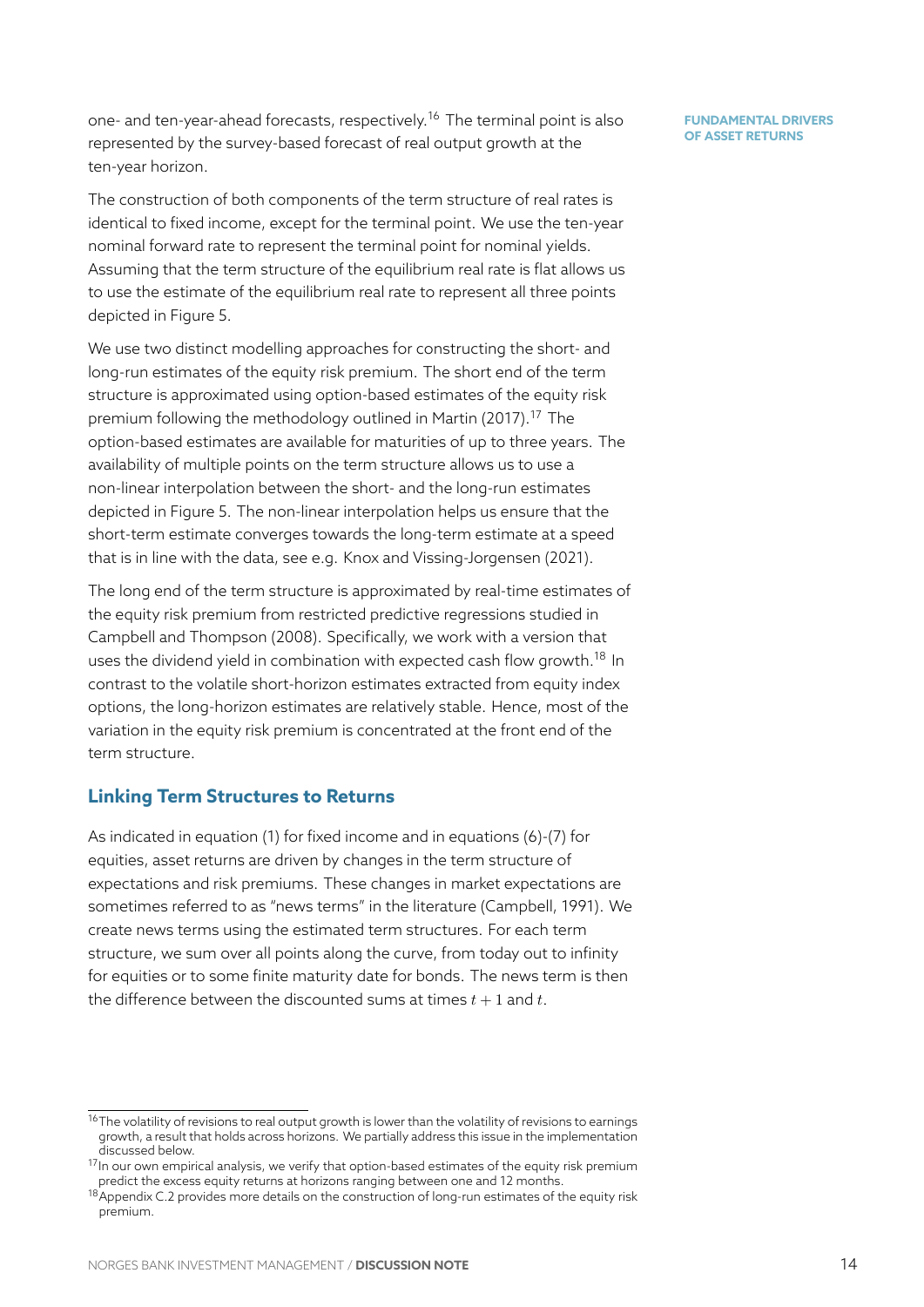Starting with fixed income, we split realised bond returns into their expected and unexpected parts using the yield components:

**FUNDAMENTAL DRIVERS OF ASSET RETURNS**



<span id="page-15-0"></span>where  ${E}_{t}r_{t+1}^{(n)}$  refers to the one-period expected fixed income return. The various components that make up the unexpected part of bond returns are driven by changes to their respective yield components. These are converted to returns by scaling yield changes by their duration *n*, as indicated in equation (1). For example, changes to the equilibrium real rate are reflected in  $N_{r^*,t+1}^{(n)}$ and are given by (*n −* 1) ∆*r ∗ <sup>t</sup>*+1. An increase in the equilibrium real rate leads to a negative unexpected return whose magnitude depends on duration.

[No](#page-5-4)te that the illustration in Figure 1 shows components of *nominal* returns. Investors, however, ultimately care about the real returns on their investment. Bondholders receive regular payments in the form of fixed nominal coupons and a principal at the bond's matu[rit](#page-3-1)y date. The real value of these cash flows is determined by changes to inflation expectations. Changes to inflation, captured by  $N_{\pi,t+1}^{(n)}$ , therefore represent "cash flow news" in equation (10). The remaining components of unexpected returns are collectively referred to as "discount rate news". We provide expressions and derivations of all news terms in equation (10) in Appendix B.1.

The corresponding decomposition of equity returns is given by:

return expected return  
\n
$$
r_{t+1}^{eq} = \overbrace{E_t r_{t+1}^{eq}}^{\text{expected return}} \underbrace{+N_{d,t+1}}_{\text{cash flow news}} \underbrace{-N_{r^*,t+1} - N_{rr^c,t+1} - N_{e,t+1}}_{\text{discount rate news}},
$$
\n(11)

<span id="page-15-1"></span>where  $E_t r_{t+1}^{eq}$  refers to the one-period expected equity return, and the remaining components refer to the various news terms that make up the unexpected part of equity returns. We provide expressions and derivations for all news terms in equation (11) in Appendix B.2.

Finally, we construct empirical proxies for expected returns. The expected asset return can be split into the return on a safe asset, such as the Treasury-bill, and the expec[ted](#page-15-1) excess retu[rn th](#page-27-0)at represents the compensation investors require for holding risky assets. The proxy for expected excess return on government bonds is the estimate of the term premium scaled by the duration of the bond portfolio. The option-based estimate of the equity risk premium serves as a proxy for expected excess return on equities. We provide more details on how we construct expected excess return proxies and news terms in Appendices C.1 and C.2.

With estimates of expected excess returns and news terms at hand, we regress realised returns for each asset class on the corresponding set of return drivers. The accounting identities presented a[bov](#page-28-0)e pr[ovid](#page-29-0)e strong guidance on signs and magnitudes of betas in these regressions.<sup>19</sup>

<sup>&</sup>lt;sup>19</sup>A consistent way of imposing these priors is to use Bayesian methods, which we use to estimate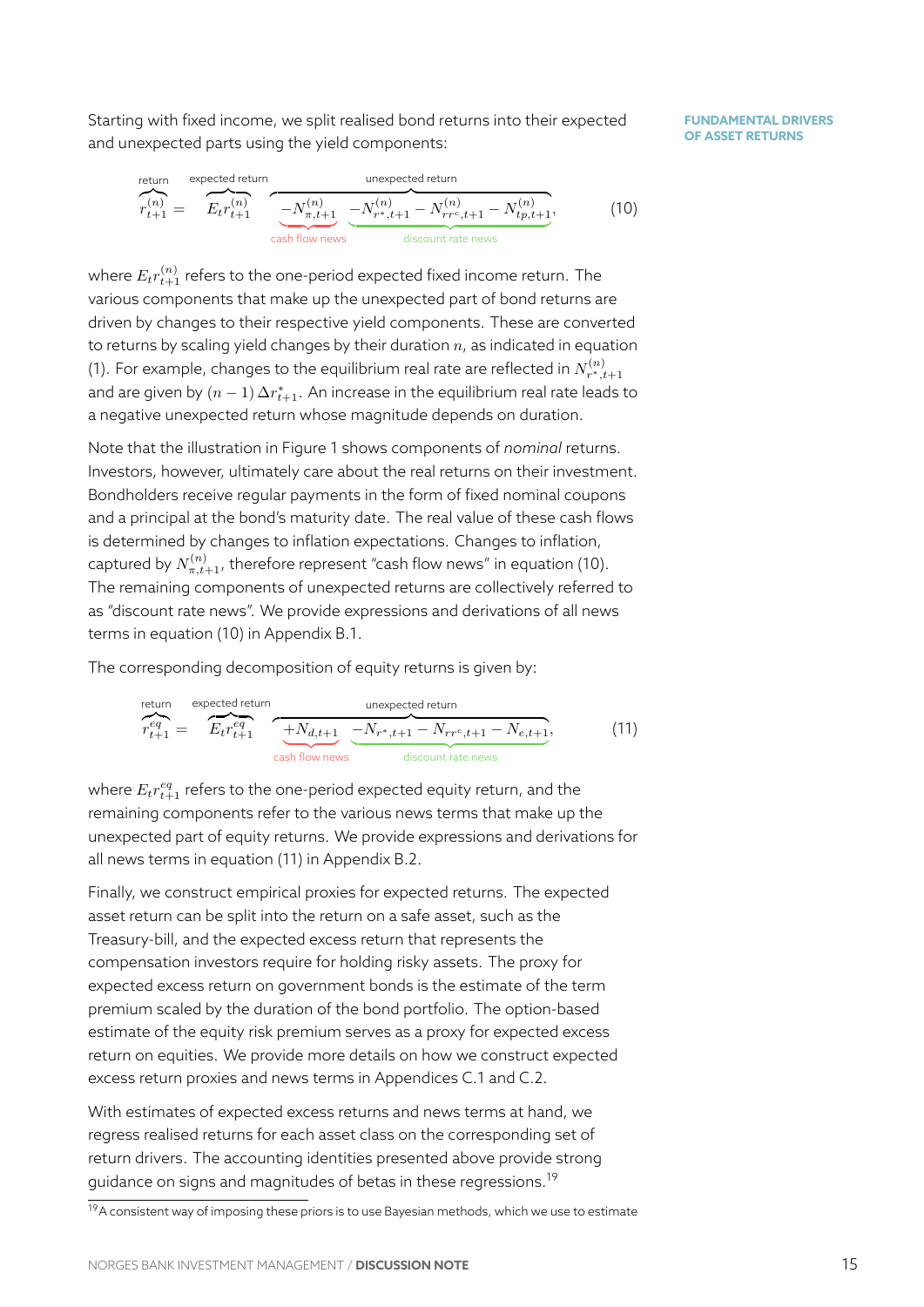# **Fixed Income**

To decompose fixed income returns, we apply equation (10) to quarterly excess returns on nominal government bonds. Using bond indices from Bloomberg, we focus on local-currency government bond returns in excess of the returns on three-month Treasury bills, denoted as  $ex_{t}^{f\,i,\left(n\right)}.$  We estimate the following regression for each bond market:<sup>20</sup>

| excess return       | expected excess return                    |                                                                                                                                                                                                              | unexpected excess return / news terms |                              |  |
|---------------------|-------------------------------------------|--------------------------------------------------------------------------------------------------------------------------------------------------------------------------------------------------------------|---------------------------------------|------------------------------|--|
| $ex_{t+1}^{fi,(n)}$ | $=\beta_{ex}\hat{E}_t e x_{t+1}^{f_i(n)}$ | $+\beta_{\pi}\hat{N}_{\pi,t+1}^{f_i,(n)}$ $+\beta_{r}^{f_i}\hat{N}_{r^*,t+1}^{f_i,(n)} + \beta_{rr}^{f_i}\hat{N}_{rr^*,t+1}^{f_i,(n)} + \beta_{tp}\hat{N}_{tp,t+1}^{f_i,(n)} + \varepsilon_{t+1}^{f_i}$ (12) |                                       |                              |  |
|                     |                                           | expected inflation                                                                                                                                                                                           | r-star                                | monetary policy term premium |  |

<span id="page-16-2"></span>Table 1 shows the regression results. Equation (10) offers some intuition on how to interpret the regression results. If our estimated term structures are perfectly accurate, we would observe: 1) a beta of one for the expected return com[po](#page-16-1)nent, 2) betas of minus one for all news [term](#page-15-0)s, and 3) an *R*<sup>2</sup> of one for the regression.<sup>21</sup>

### *Table 1: Drivers of G4 fixed income returns*

<span id="page-16-1"></span>

|                       | US.      | DE.      | UK.      | P        |
|-----------------------|----------|----------|----------|----------|
| Expected return       | $0.24*$  | $0.49*$  | $0.62*$  | $0.38*$  |
|                       | (0.03)   | (0.06)   | (0.07)   | (0.05)   |
| Expected inflation    | $-0.61*$ | $-0.69*$ | $-0.72*$ | $-0.55*$ |
|                       | (0.03)   | (0.05)   | (0.06)   | (0.04)   |
| Equilibrium real rate | $-0.64*$ | $-0.6^*$ | $-0.62*$ | $-0.52*$ |
|                       | (0.03)   | (0.04)   | (0.08)   | (0.05)   |
| Monetary policy       | $-0.59*$ | $-0.58*$ | $-0.65*$ | $-0.53*$ |
|                       | (0.02)   | (0.03)   | (0.04)   | (0.04)   |
| Term premium          | $-0.32*$ | $-0.46*$ | $-0.67*$ | $-0.52*$ |
|                       | (0.02)   | (0.06)   | (0.07)   | (0.04)   |
| N                     | 108      | 90       | 108      | 108      |
| adj. $R^2$            | 0.96     | 0.94     | 0.87     | 0.88     |

*Note: Quarterly data. Sample period is Q1 1994 (Q3 1998 for DE) to Q4 2020. "Monetary policy" represents the transitory variation in the ex-ante real rate. Robust standard errors are reported in parentheses, \* indicates significance at p < 0.05.*

both equity and fixed income regressions. Note that the usual definition of *R*<sup>2</sup> as the variance of the predicted values divided by the variance of the data does not apply in the Bayesian setting, as the numerator can be larger than the denominator. For this reason, we report a version of *R*<sup>2</sup> that is adjusted so that it is bounded at unity, following the standard definition.

<sup>20</sup>The realized return on a safe asset from time *t* to *t*+ 1 coincides from the expected return at time *t*. This allows us to recast equations (10) and (11) in terms of excess returns by subtracting the return on safe asset from both sides of the equation. This means that using total returns and excess returns is equivalent. Our choice to implement the decomposition using excess returns is motivated by convenience.

<span id="page-16-0"></span><sup>&</sup>lt;sup>21</sup> Note that our approach does not deliver an  $R^2$  of one, as opposed to the VAR-based implementation of the Campbell-Shiller decomp[osi](#page-15-0)tion. [A k](#page-15-1)ey step in the VAR-based implementation is to back out the cash flow component as a residual. This is usually justified by the assumption that the residual captures a return driver that is thought to be difficult to model explicitly. This stands in contrast to our approach, where we don't force the valuation to hold exactly, but rather model each return driver explicitly. While both approaches end up with a residual return component, the VAR-based implementation gives this residual a label, ensuring that returns are always fully decomposed with an *R*<sup>2</sup> of one and the valuation holds exactly.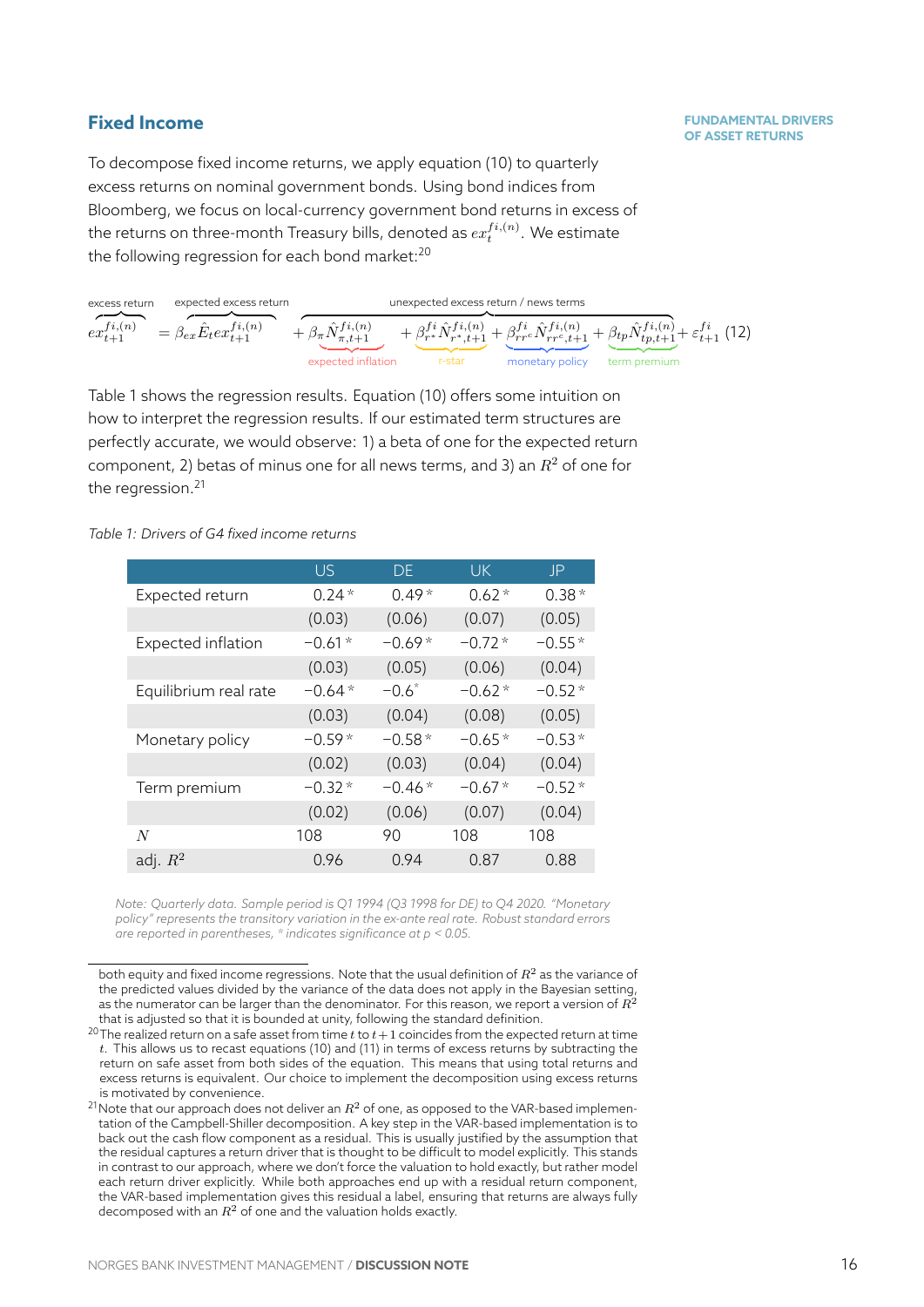The regression results are broadly in line with this intuition. First, all news terms have their expected negative signs – i.e. an increase in expected inflation, tighter monetary policy, higher equilibrium real rates and a positive shock to the term premium all lead to negative unexpected bond returns. Second, the  $R^2$  is high and close to one for all G4 markets. Overall, this indicates that our return drivers capture most of the variation in bond returns.

# **Equity**

To decompose equity returns, we apply equation (11) to quarterly excess returns. We use equity returns in excess of the returns on three-month Treasury bills, denoted as  $ex_t^{eq}.$  Like the fixed income implementation, the regression breaks excess returns into their expected  $(E_{t}e x_{t+1}^{eq})$  and unexpected return driver components, as outlined in equation (11). We estimate the following regression for each equity market:

excess return 
$$
\overbrace{ex_{t+1}^{eq}}^{\text{expected excess return}} = \overbrace{\beta_{ex}\hat{E}_{t}ex_{t+1}^{eq}}^{\text{expected excess return}} + \underbrace{\overbrace{\beta_{d}\hat{N}_{d,t+1}^{eq}}^{\text{unexpected excess return / news terms}}}_{\text{cash flows}} + \underbrace{\beta_{r}^{eq}\hat{N}_{r^{re},t+1}^{eq} + \beta_{rr^{c}}^{\text{eq}}\hat{N}_{rr^{c},t+1}^{eq}}_{\text{monetary policy} \neq \text{output risk premium}} + \varepsilon_{t+1}^{eq}, (13)
$$

<span id="page-17-1"></span>Table 2 shows the results for the regression given in equation (13). Similar to the fixed income estimation, we have strong priors from the relationships laid out in equation (11). The closer the estimated loadings on expected returns and c[as](#page-17-0)h flows are to one, the more accurate our implementa[tion](#page-17-1) is. A similar logic applies to all remaining news terms, whose loadings should converge to  $m$ inus one. The [go](#page-15-1)odness of fit, as measured by the adjusted  $R^2$ , is an equally important measure of the accuracy of our implementation.

<span id="page-17-0"></span>

|                       | US.       | Euro area | <b>UK</b> | JP       |
|-----------------------|-----------|-----------|-----------|----------|
| Expected return       | $0.96*$   | $0.9^{*}$ | $0.81*$   | $0.97*$  |
|                       | (0.23)    | (0.23)    | (0.24)    | (0.23)   |
| Expected cash flows   | $0.9^{*}$ | $0.86*$   | $0.74*$   | $0.83*$  |
|                       | (0.09)    | (0.10)    | (0.09)    | (0.09)   |
| Equilibrium real rate | $-0.59*$  | $-0.53*$  | $-0.54*$  | $-0.94*$ |
|                       | (0.15)    | (0.16)    | (0.18)    | (0.16)   |
| Monetary policy       | $-0.46*$  | $-0.49*$  | $-0.25*$  | $-0.28*$ |
|                       | (0.11)    | (0.12)    | (0.10)    | (0.12)   |
| Equity risk premium   | $-1.16*$  | $-0.91*$  | $-0.86*$  | $-0.72*$ |
|                       | (0.13)    | (0.09)    | (0.10)    | (0.11)   |
| N                     | 92        | 92        | 92        | 92       |
| adj. $R^2$            | 0.55      | 0.59      | 0.58      | 0.52     |

*Table 2: Drivers of G4 equity returns*

*Note: The estimates are obtained using a Bayesian estimation. Data are quarterly and the sample period is Q1 1998 to Q4 2020. "Monetary policy" represents transitory variation in the ex-ante real rate. \* indicates significance at p < 0.05.*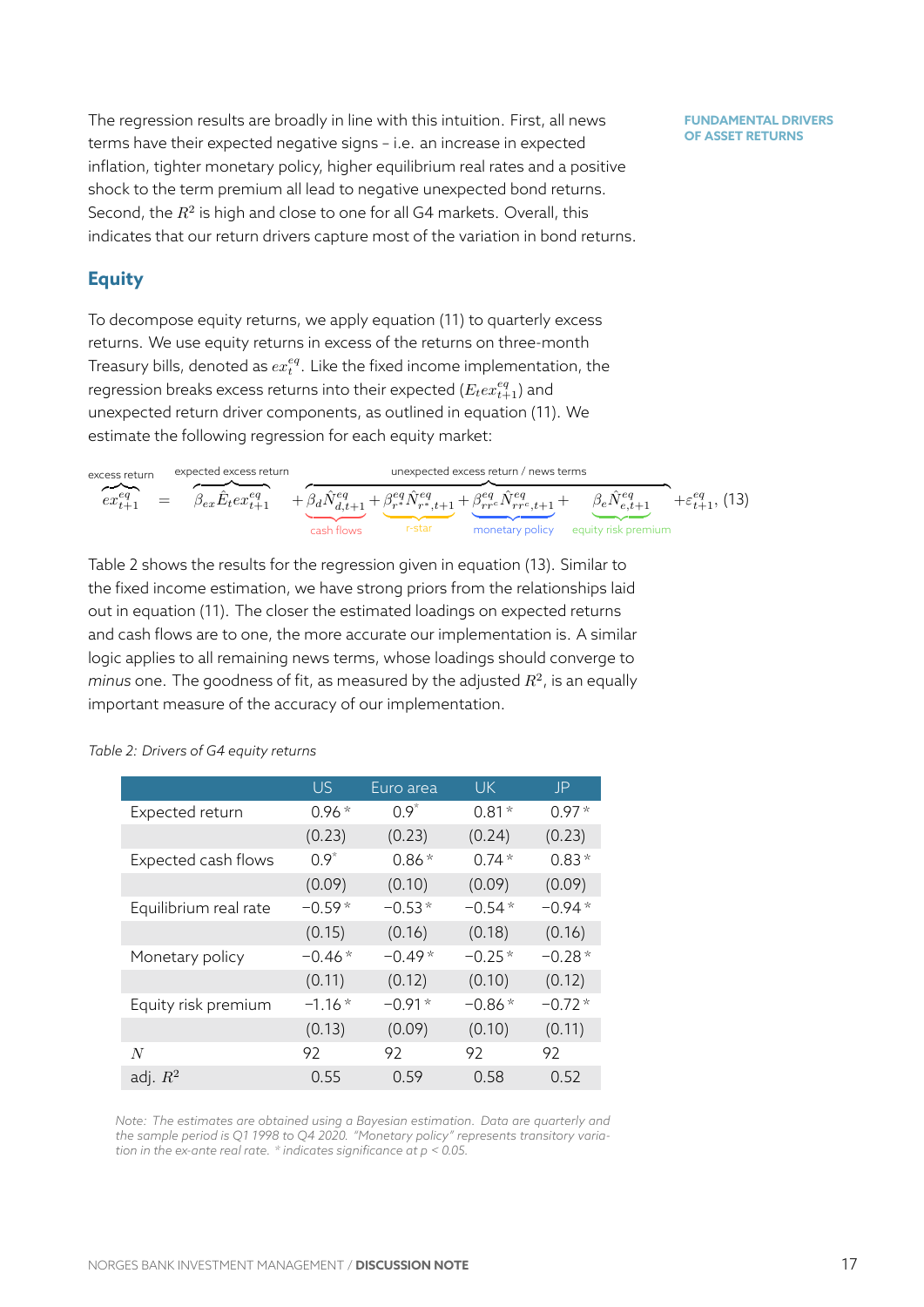Based on these priors, all estimates have the correct signs and magnitudes. The explained variation is lower than in the case of fixed income returns, which is to be expected given that equity returns are known to be notoriously difficult to explain in terms of economic variables. There are several potential explanations for the less than perfect fit. First, our cash flow proxies, which are based on survey data about real output growth, are imperfect. Second, a two-stage modelling of the term structures outlined in Figure 5 might be too simplistic for capturing all relevant variation in equity returns. Finally, excluding the dot-com period (1998-2001), where equity returns are hard to relate to fundamentals, significantly improves the fit.<sup>22</sup>

# **4. Properties of Return Drivers**

<span id="page-18-0"></span>This section discusses the properties of the fundamental drivers of equity and fixed income returns. To conserve space, we focus on the US market and mention other markets where appropriate. We start by exploring volatility estimates and the correlation structure of fundamental return drivers, which together determine the risk characteristics of both asset classes.

Figure 6 summarises the covariance structure of bond return drivers. Volatility estimates are shown along the diagonal, and all off-diagonal numbers refer to correlations between individual return drivers.

Despit[e](#page-18-1) its transitory nature, the monetary policy component has been the largest contributor to the volatility of bond returns over this sample period. The other components are less volatile, with the volatility ranging between 2.3 and 2.7 percent. When combined, the two components of the real rate drive more than half of the variation in fixed income returns.

<span id="page-18-1"></span>

|                                 | <b>Expected</b><br><i>inflation</i> | <b>Monetary</b><br>policy | <b>Equilibrium</b><br>real rate | <b>Term</b><br>premium |
|---------------------------------|-------------------------------------|---------------------------|---------------------------------|------------------------|
| <b>Expected</b><br>inflation    | 2.7%                                |                           |                                 |                        |
| <b>Monetary</b><br>policy       | $-0.64$                             | 3.9%                      |                                 |                        |
| <b>Equilibrium</b><br>real rate | 0.37                                | $-0.56$                   | 2.3%                            |                        |
| Term<br>premium                 | 0.24                                | 0.18                      | 0.15                            | 2.3%                   |

*Figure 6: Volatility and correlation statistics for US bond return drivers*

*Note: Items on the diagonal report the annualised volatility of return drivers. The items below the diagonal are the pair-wise correlations of return components. The sample period is from Q1 1994 through Q4 2020, quarterly data. "Monetary policy" represents the transitory variation in the ex-ante real rate.*

 $^{22}$ For example, the adjusted  $R^2$  for the US (the euro area) returns increases to 0.61 (0.70).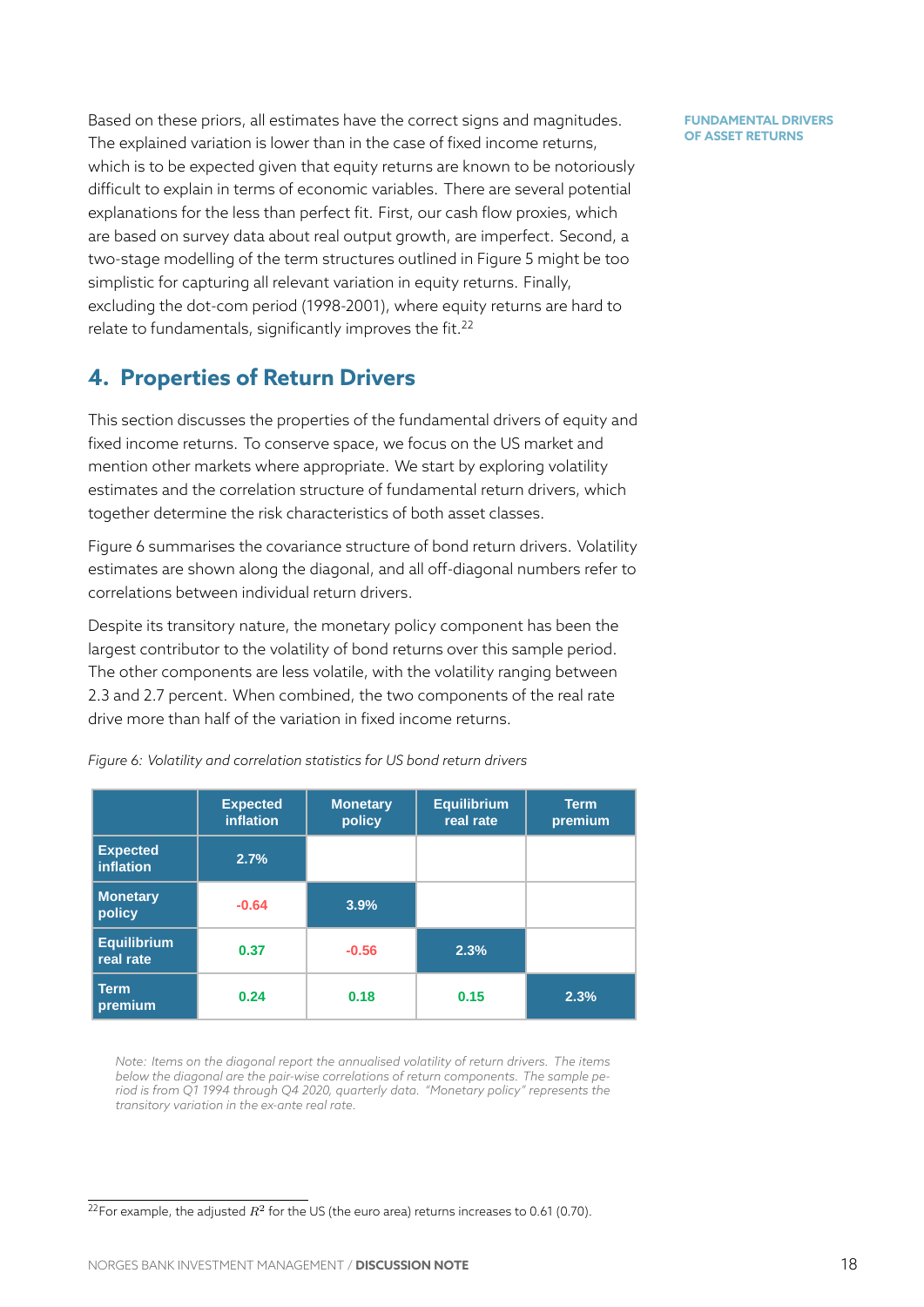The correlations across return drivers add more nuance to this picture. Both inflation expectations and long-run real rates are negatively correlated with the monetary policy component, which reduces the overall bond volatility. The negative correlation tends to intensify when the overall level of interest rates is close to the lower bound. The variation in the term premium, on the other hand, is only weakly related to the other return components, making it particularly important for the short-term variation in bond returns.

It is worth highlighting that periods in which the effective lower bound is binding usually lead to changes in the correlation structure of fixed income return drivers. At different points in our sample, policy rates in all G4 markets have reached levels at which conventional monetary policy was constrained. When interest rates are at or close to their lower bound, the negative correlation between monetary policy and inflation expectations becomes even more negative than the full-sample estimate reported in Figure 6. Under such scenarios, falling inflation expectations automatically translate into higher ex-ante real rates and thus tighten the overall monetary policy stance. Not being able to lower their policy rates further, central banks are lef[t](#page-18-1) unable to counteract weak inflation by deploying conventional monetary policy tools.

To explore how our estimated return fundamentals contribute to the volatility of equity returns and how they relate to each other, Figure 7 summarises the volatility and pair-wise correlations of equity return drivers. The volatility of individual return drivers is reported along the diagonal, while the off-diagonal items report correlations between individual return drivers.

Our decomposition suggests that fluctuations in the equity risk premium make up the largest contributor to equity return volatility, followed by the cash flow component. However, the combined contribution of real interest rates – monetary policy and the equilibrium real rate – to equity volatility is comparable to equity risk premium shocks. As with bonds, real interest rates thus play an important role in driving the variation in equity returns.

<span id="page-19-0"></span>

|                                 | <b>Expected</b><br>cash flows | <b>Monetary</b><br>policy | <b>Equilibrium</b><br>real rate | <b>Equity risk</b><br>premium |
|---------------------------------|-------------------------------|---------------------------|---------------------------------|-------------------------------|
| <b>Expected</b><br>cash flows   | 6.2%                          |                           |                                 |                               |
| <b>Monetary</b><br>policy       | 0.10                          | 5.6%                      |                                 |                               |
| <b>Equilibrium</b><br>real rate | 0.11                          | $-0.55$                   | 4.7%                            |                               |
| <b>Equity risk</b><br>premium   | $-0.46$                       | 0.06                      | $-0.31$                         | 10.6%                         |

*Figure 7: Volatility and correlation statistics for US equity return drivers*

*Note: The matrix diagonal shows the volatility of return drivers. The items below the diagonal are the pair-wise correlations of return components. The sample period is from Q1 1998 to Q4 2020, quarterly data. "Monetary policy" represents the transitory variation in the ex-ante real rate.*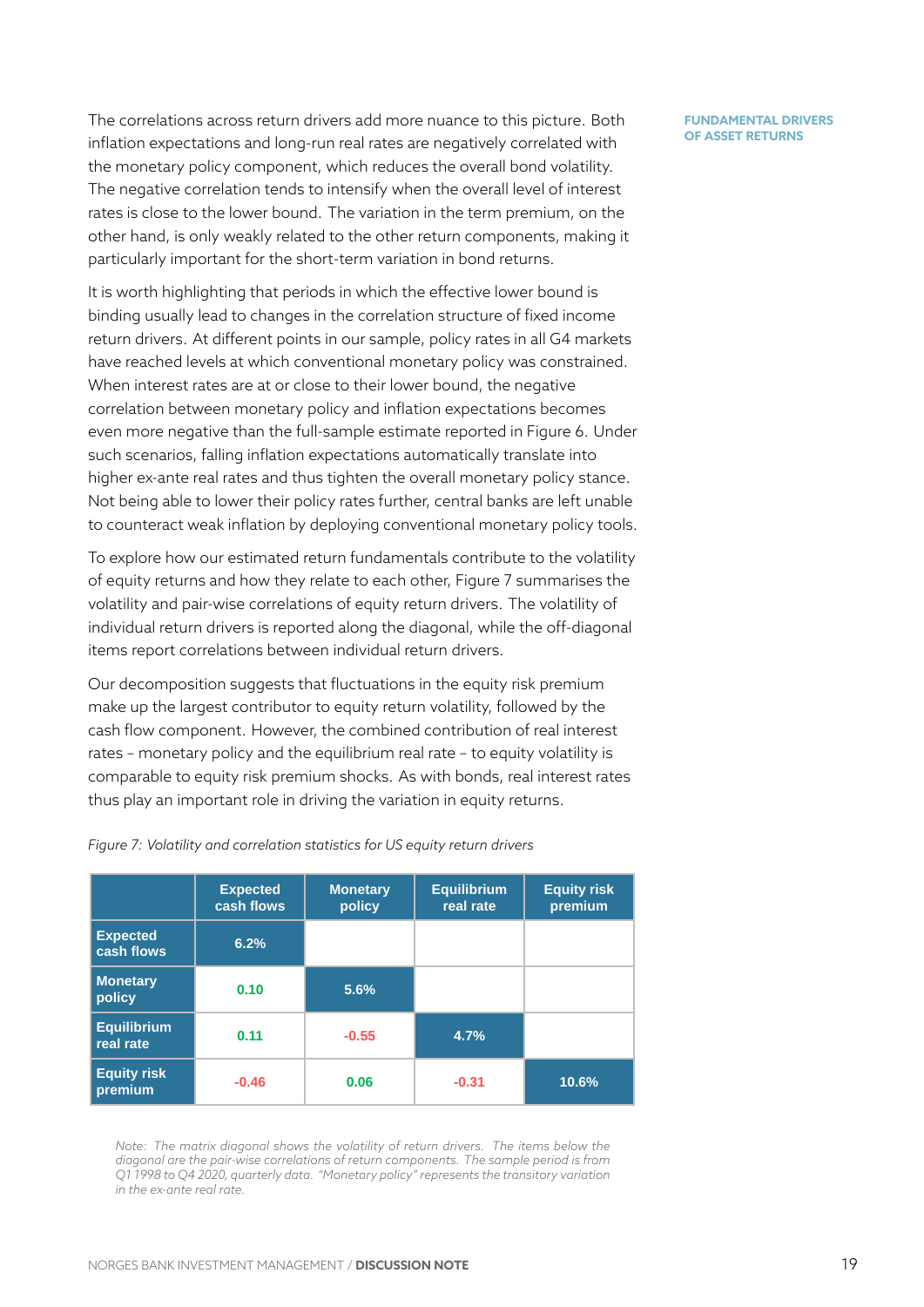Intuitively, the correlation between cash flows and the equity risk premium is negative – where a downward revision to expected equity cash flows coincides with an increase in the equity risk premium. This means that the equity risk premium tends to amplify cash flow shocks. There are, however, offsetting effects within the discount rate that tend to dampen the volatility of equity returns, such as the negative correlation between the equity risk premium and the equilibrium real rate.

### **Decomposing Returns during 2020**

In this section, we use our return decomposition framework to understand the fundamental drivers of equity and bond returns during 2020 – a year dominated by the global pandemic and the subsequent policy response.<sup>23</sup>

Figure 8 shows the return drivers and their contribution to US equity returns in each quarter of 2020. The US equity market dropped by around 20 percent in the first quarter of 2020. Cash flow expectations fell sharply and were [a](#page-20-0) large c[on](#page-20-1)tributor to the negative equity returns. In fact, the negative return contribution from the fall in expected cash flows is the largest quarterly drop in our sample, significantly exceeding that seen during the 2008 financial crisis. In line with the estimates presented in Figure 7, the decline in expected cash flow growth expectations coincided with a sizeable upward move in the risk premiums. The increase in the equity risk premium further exacerbated equity losses. According to our estimates, the spike [in](#page-19-0) the equity risk premium contributed minus 15 percentage points to the equity return and was thus the largest contributor to the equity drawdown during the first quarter of 2020.

<span id="page-20-1"></span>

*Figure 8: Decomposition of US equity returns in 2020, quarterly returns (percent)*

*Note: The chart decomposes US equity returns in excess of the three-month Treasury bill. Estimates are obtained using equation* (13)*. The sample period is Q1 2020 to Q4 2020.*

<span id="page-20-0"></span> $23$ To present the results in this section, we use the model estimated over the entire sample period. However, for robustness, we also estimat[ed a](#page-17-1) model excluding 2020 data which produced very similar results.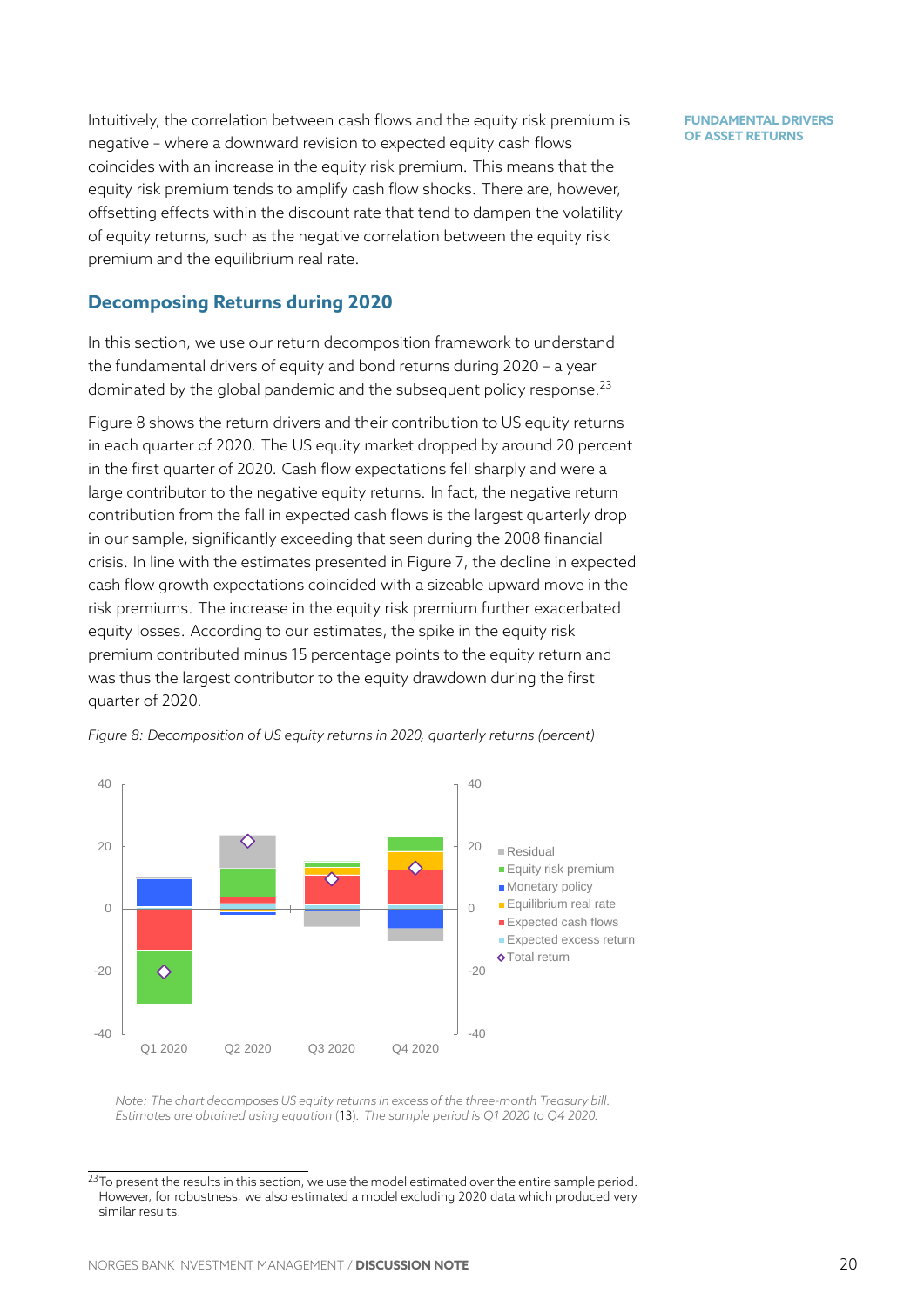The deteriorating economic and market conditions were met with a swift policy response. In particular, the monetary policy response helped offset the negative impact of expected cash flows and risk premiums.<sup>24</sup> Our estimates suggest that the contribution of monetary policy to equity returns in the first quarter of 2020 was close to ten percentage points.

The picture started improving significantly in the second q[uar](#page-21-0)ter of 2020. Helped partly by the policy response, both shocks to cash flows and risk premiums turned out to be more transitory than investors initially priced them to be during the first quarter of 2020. Indeed, over the remaining quarters of 2020, a series of positive shocks to the risk premium and cash flow expectations helped to more than offset their initial negative contributions from the first quarter of the year.

Figure 9 shows the decomposition of quarterly US bond returns in 2020. The first quarter of 2020 was dominated by monetary policy easing, which lowered real rates and resulted in a sizeable positive return. Importantly, monet[ar](#page-21-1)y policy easing also helped offset the drop in equity prices by lowering the transitory part of real interest rates. $25$ 

In the second half of 2020, declines in the equilibrium real rate contributed positively to both equity and fixed income returns. The significant contributions from both components of real int[ere](#page-21-2)st rates in 2020 highlight the importance of drivers that are common across equity and fixed income returns.

<span id="page-21-1"></span>

*Figure 9: Decomposition of US fixed income returns in 2020, quarterly returns (percent)*

*Note: The chart decomposes returns on US government bonds in excess of the threemonth Treasury bill. Estimates are obtained using equation* (12)*. The sample period is Q1 2020 to Q4 2020.*

 $24$ Vissing-Jorgensen (2021) provides a detailed overview of the [po](#page-16-2)licies deployed by the Federal Reserve in the spring 2020 and the corresponding reactions of asset markets to them.

<span id="page-21-2"></span><span id="page-21-0"></span> $25$ The label "monetary policy" in Figure 8 refers to the transitory component of the ex-ante real interest rate, and as such does not capture the full extent of the monetary policy impact on asset prices – in particular the non-conventional measures deployed during 2020. To the extent such [measures work ma](#page-25-3)i[nly th](#page-25-3)rough risk premiums, they are captured in the equity risk premium.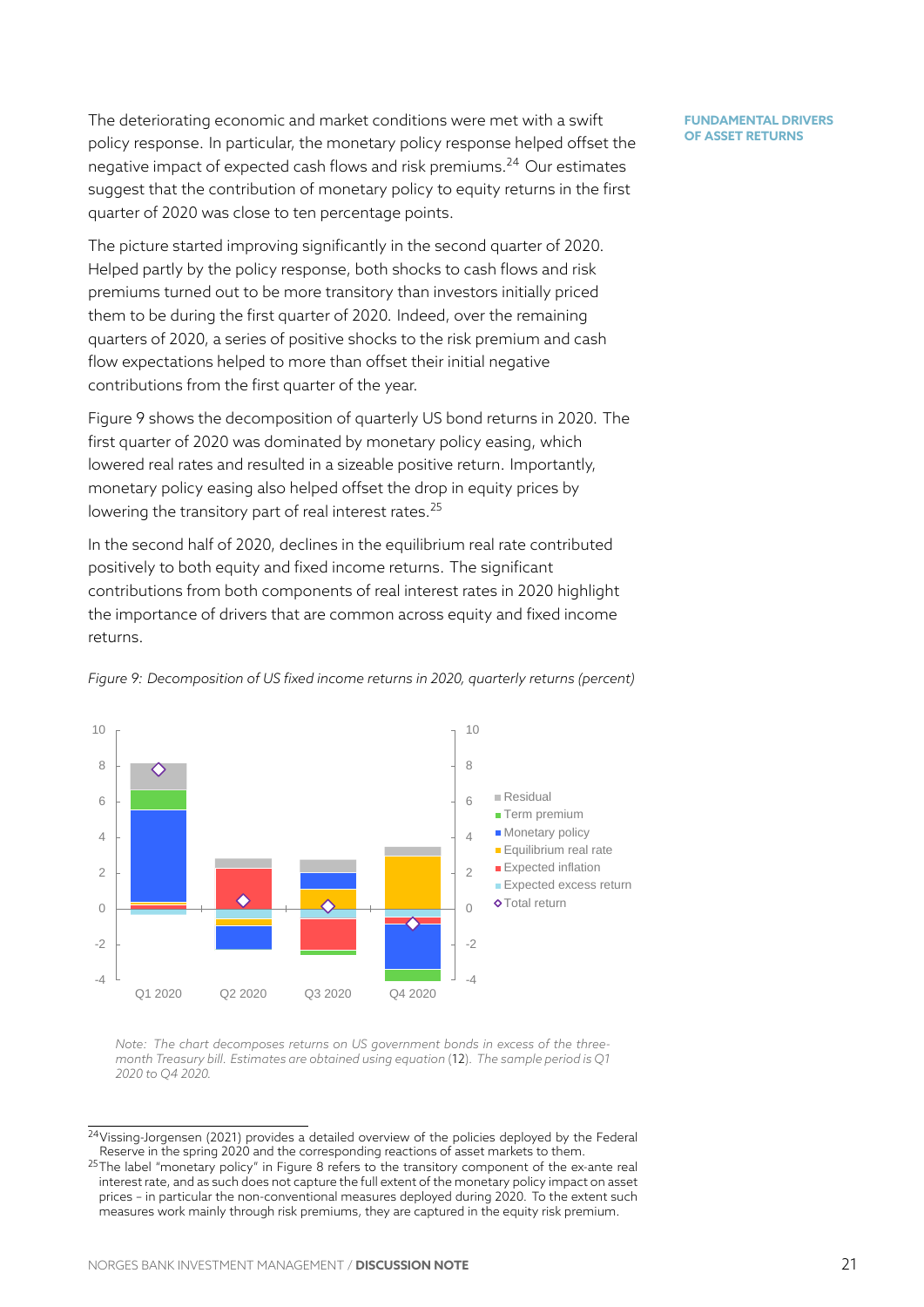*Figure 10: Decomposition of Japanese fixed income returns in 2020, quarterly returns (percent)*

<span id="page-22-1"></span>

*Note: The chart decomposes returns on Japanese government bonds in excess of the three-month Treasury bill. Estimates are obtained using equation* (12)*. The sample period is Q1 2020 to Q4 2020.*

While the Federal Reserve was able to lower the policyr[ate](#page-16-2) in early 2020, other major central banks were more constrained in terms of conventional monetary policy tools. Fixed income returns in Japan, presented in Figure 10, highlight this constraint. Focusing on the first quarter of 2020, Japanese fixed income returns were marginally negative which is in stark contrast to fixed income returns for the US. In addition to the lack of ability to lower the pol[icy](#page-22-1) rate, inflation expectations in Japan decreased in the first two quarters of 2020, which led to higher real rates and thus a tighter conventional monetary policy stance.

Fixed income returns in the US and Japan over the last three quarters of 2020 also illustrate the importance of decomposing returns into their fundamental drivers. While overall fixed income returns were close to zero in each of these quarters, meaningful changes in bond fundamentals underlie the headline return numbers. Although these shifts did partially offset each other, it is important for investors to understand the movement in each individual return driver to extract the right signals from the market.

# **5. Summary**

<span id="page-22-0"></span>We outline a framework that allows us to identify the fundamental drivers of equity and bond returns. Our framework emphasises the role of real interest rates, a driver that is common to equities and bonds. To accurately capture the economic forces driving real rates, our decomposition splits real rates into a transitory component, dominated by the monetary policy cycle, and a persistent component that reflects secular developments in the economy.

A key feature of our implementation is that we explicitly model the term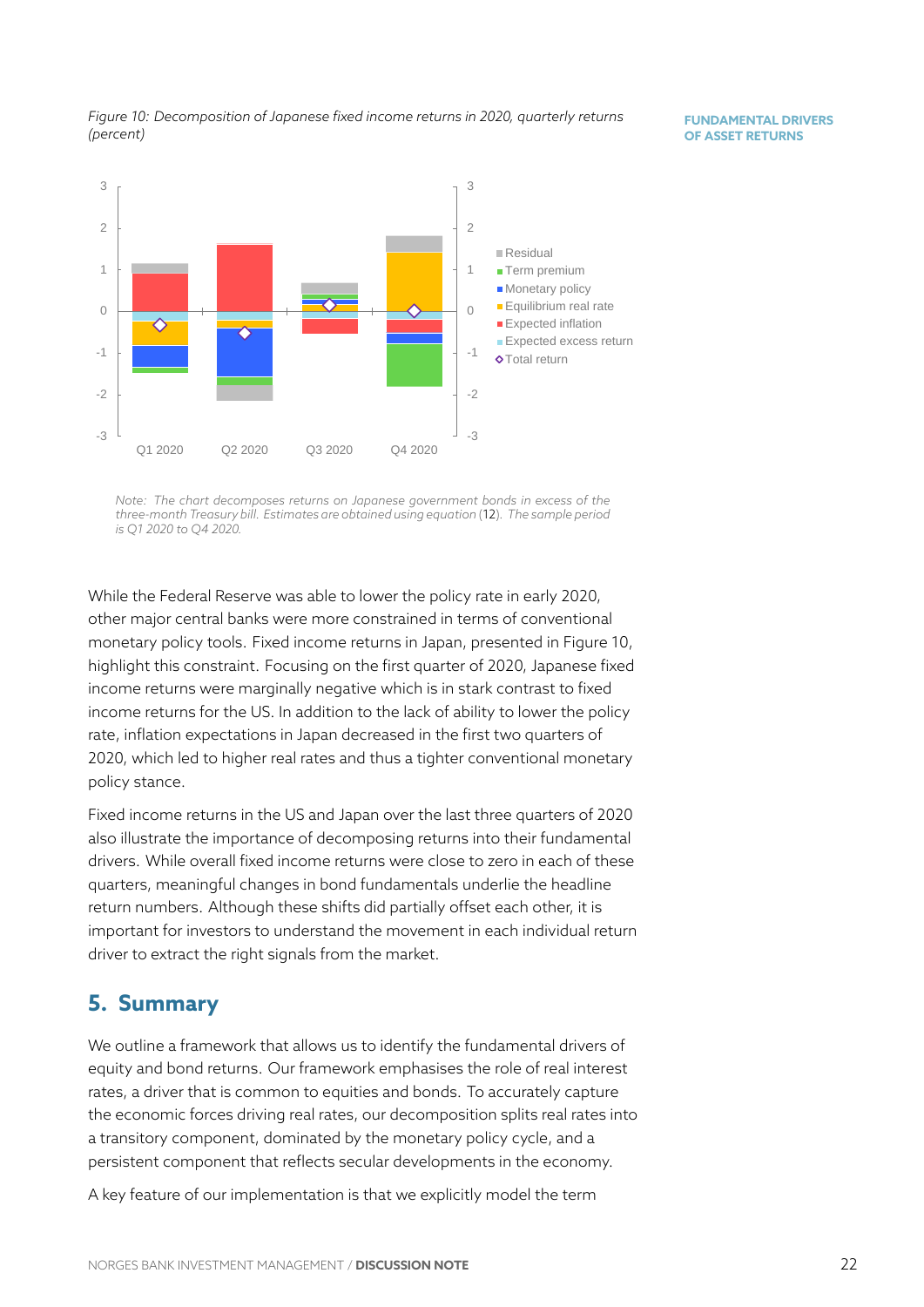structure of expectations for each return driver. These term structures help us to distinguish between persistent and transitory return drivers. While persistent drivers, such as expected inflation and the equilibrium real rate, determine returns on long-duration assets such as equities and bonds, transitory drivers often dominate return variation over shorter periods.

We use our framework to examine the properties of fundamental drivers of equity and bond returns over the last few decades, where the real rate components have played a significant role. Using our model, we highlight the drivers of equity and bond returns in 2020. During the first quarter, the economic fallout from the pandemic triggered a sharp selloff in global equity markets, driven by a combination of lower cash flow expectations and a spike in the equity risk premium. At the same time, government bonds delivered strongly positive returns, in particular US Treasury bonds. This was largely driven by monetary policy easing, which lowered real interest rates.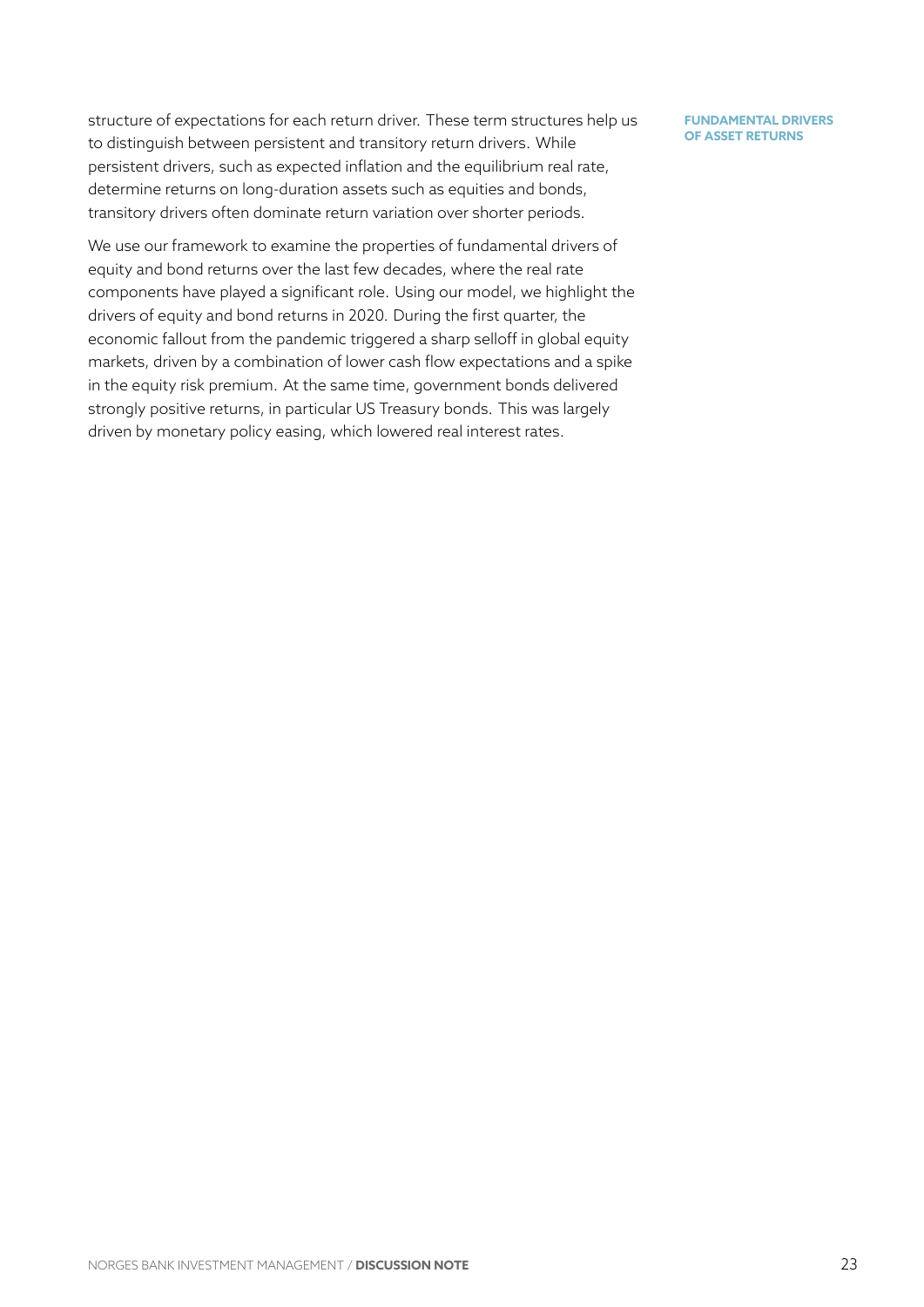# **FUNDAMENTAL DRIVERS References OF ASSET RETURNS**

- <span id="page-24-0"></span>Bauer, M. and G. Rudebusch (2020). Interest Rates Under Falling Stars. *American Economic Review 110*(5), 1316–1354.
- <span id="page-24-7"></span>Bauer, M., G. Rudebusch, and C. Wu (2012). Correcting Estimation Bias in Dynamic TermStructure Models. *Journal of Business and Economic Statistics 30*(3), 454–467.
- Binsbergen, J. (2021). Duration-Based Stock Valuation: Reassessing Stock Market Performance and Volatility. Working paper.
- <span id="page-24-5"></span>Campbell, J. (1991). A Variance Decomposition for Stock Returns. *Economic Journal 101*(405), 157–79.
- <span id="page-24-6"></span>Campbell, J. and J. Ammer (1993). What Moves the Stock and Bond Markets? A Variance Decomposition for Long-Term Asset Returns. *Journal of Finance 48*(1), 3–37.
- <span id="page-24-4"></span>Campbell, J. and R. Shiller (1988). The Dividend-Price Ratio and Expectations of Future Dividends and Discount Factors. *Review of Financial Studies 1*(3), 195–228.
- <span id="page-24-14"></span>Campbell, J. and S. Thompson (2008). Predicting Excess Stock Returns Out of Sample: Can Anything Beat the Historical Average? *Review of Financial Studies 21*(4), 1509–1531.
- Cieslak, A. (2018). Short-Rate Expectations and Unexpected Returns in Treasury Bonds. *Review of Financial Studies 31*(9), 3265–3306.
- <span id="page-24-12"></span>Cieslak, A. and P. Povala (2015). Expected Returns in Treasury Bonds. *Review of Financial Studies 28*(1), 2859–2901.
- Coibion, O. and Y. Gorodnichenko (2015). Information Rigidity and the Expectations Formation Process: A Simple Framework and New Facts. *American Economic Review 105*(8), 2644–2678.
- <span id="page-24-3"></span>Crump, R., S. Eusepi, and E. Moench (2018). The Term Structure of Expectations and Bond Yields. FRBNY Staff Reports.
- <span id="page-24-8"></span>De La O, R. and S. Myers (2021). Subjective Cash Flow and Discount Rate Expectations. *Journal of Finance 76*(3), 1339–1387.
- <span id="page-24-2"></span>Feunou, B. and J.-S. Fontaine (2021). Secular Economic Changes and Bond Yields. *Review of Economics and Statistics forthcoming*.
- <span id="page-24-11"></span>Han, F. (2019). Demographics and the Natural Rate of Interest in Japan. IMF Working Paper.
- <span id="page-24-10"></span>Holston, K., T. Laubach, and J. Williams (2017). Measuring the natural rate of interest: International trends and determinants. *Journal of International Economics 108*(1), 59–75.
- <span id="page-24-9"></span>Knox, B. and A. Vissing-Jorgensen (2021). A Stock Return Decomposition Using Observables. Working paper.
- <span id="page-24-1"></span>Lettau, M. and S. V. Nieuwerburgh (2008). Reconciling the Return Predictability Evidence. *Review of Financial Studies 21*(4), 1607–1652.
- <span id="page-24-13"></span>Martin, I. (2017). What is the Expected Return on the Market? *Quarterly Journal of Economics 132*(1), 367–433.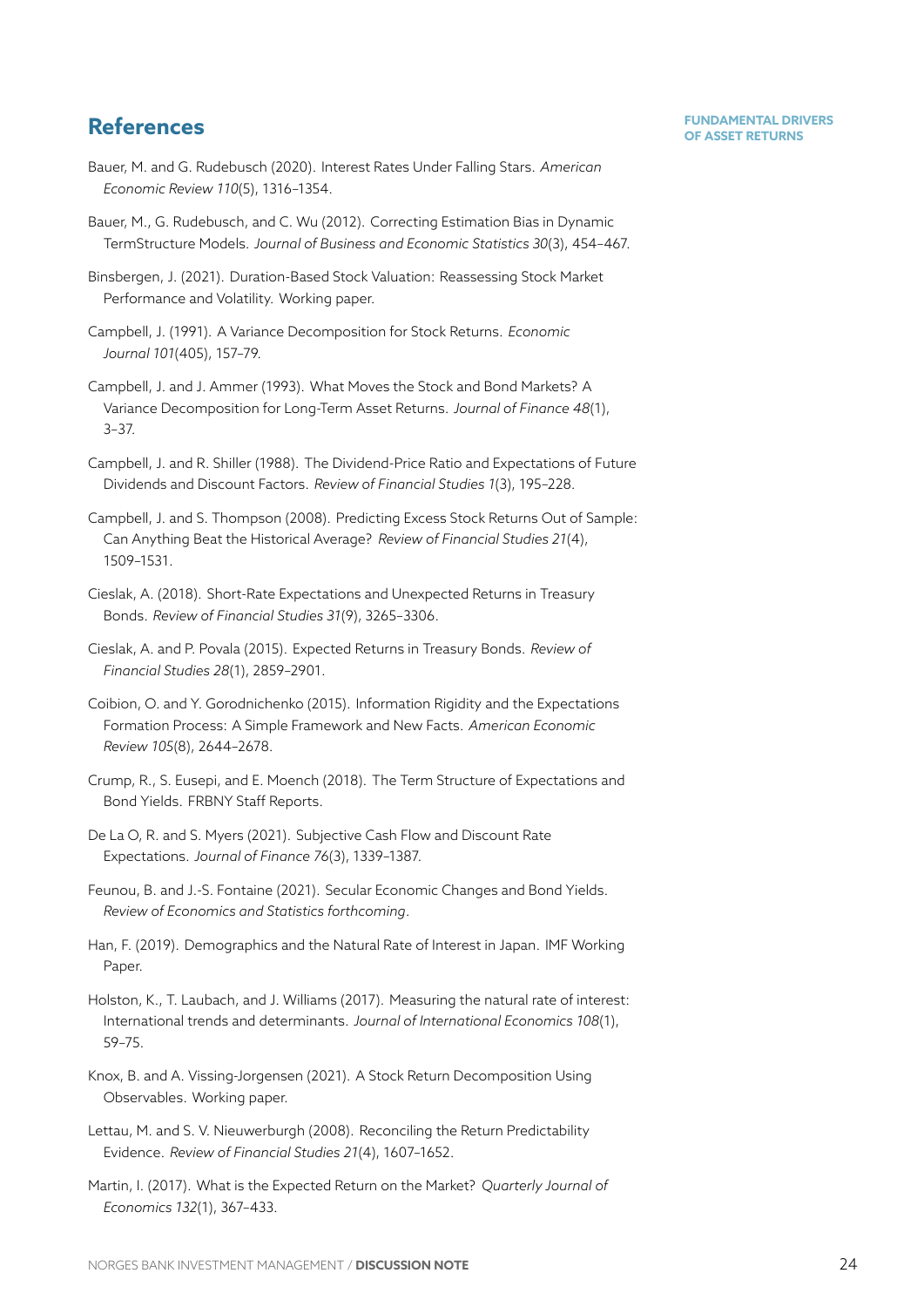<span id="page-25-1"></span>Monache, D., I. Petrella, and F. Venditti (2020). Price Dividend Ratio and Long-Run Stock Returns: A Score Driven State Space Model. *Journal of Business and Economic Statistics forthcoming*, 1–12.

- <span id="page-25-0"></span>NBIM (2021). Modelling equity market term structures. *NBIM Discussion Note* (#3-2021).
- <span id="page-25-2"></span>Shiller, R. (1981). Do Stock Prices Move Too Much to be Justified by Subsequent Changes in Dividends? *American Economic Review 71*(3), 421–36.
- <span id="page-25-3"></span>Vissing-Jorgensen, A. (2021). The Treasury Market in Spring 2020 and the Response of the Federal Reserve. Working paper.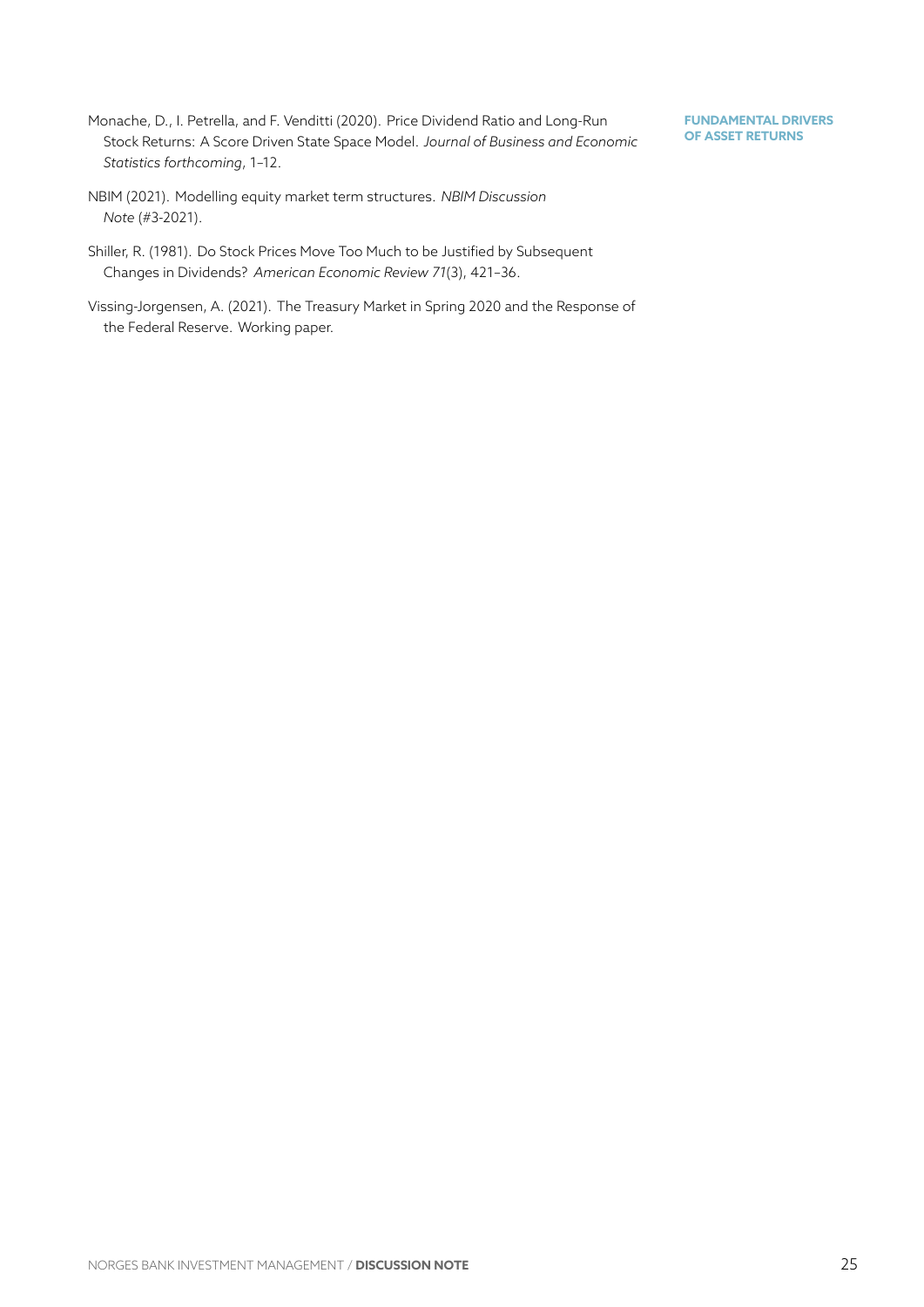# **Appendix A: Data CONSTRUCTERS Appendix A: Data CONSTRUCTERS CONSTRUCTERS OF ASSET RETURNS**

This appendix provides additional details on the data used to decompose equity and fixed income returns.

# **Appendix A.1 Consensus Economics Surveys**

We use survey data from the Consensus Economics panel to construct the term structures of expected inflation and real output growth. The survey data are available from April 1990.

The short end of the term structure is represented by forecasts for the current and the next calendar year, both of which are available at a monthly frequency. We use these two forecasts to create constant-maturity one-year-ahead forecasts of inflation and real output growth. Before 2015, we use a mean estimate from a full panel of forecasters, updated once a month. From 2015 onwards, we use a more responsive estimate which is based on a moving average of qualified *changed* forecasts. This measure enables us to better capture sudden changes in forecasts such as coronavirus-induced recalibration of expectations in the first quarter of 2020.

Long-horizon forecasts are available at a quarterly frequency from 2014 onwards. Prior to 2014, long-horizon forecasts were available at a semi-annual frequency. In months where a long-horizon forecast is not available, we carry forward the latest available long-horizon forecast. For long-term forecasts, we use the mean estimate based on a full panel of forecasters.

# **Appendix A.2 Equilibrium Real Rate**

<span id="page-26-0"></span>We splice estimates of the equilibrium real rate for G4 markets from two sources. Before Q2 2017, we use the estimates of equilibrium real rates maintained by the New York Federal Reserve. These estimates are based on the methodology outlined in Holston, Laubach, and Williams (2017). The estimates are available for the US, the euro area and the UK. For Japan, we use the estimates [provided by Fei Han of the](https://www.newyorkfed.org/research/policy/rstar) International Monetary Fund. These estimates are based o[n the methodology outlined in](#page-24-10) Han [\(20](#page-24-10)19). From 2017 onwards, Consensus Economics publishes long-horizon (ten-year-ahead) forecasts for the Treasury bill yield for a panel of countries that includes the G4. Starting from Q2 2017, we approximat[e the equil](#page-24-11)ibrium real rate by subtracting the mean long-horizon inflation forecast from the corresponding forecast of the Treasury bill yield.

# **Appendix A.3 Interest Rate Data**

<span id="page-26-1"></span>We source estimates of zero-coupon spot yields and forward rates from ICE Indices (formerly BofA Fixed Income Indices). The data are sampled at a monthly frequency and are available at three-month maturity steps between three and 360 months.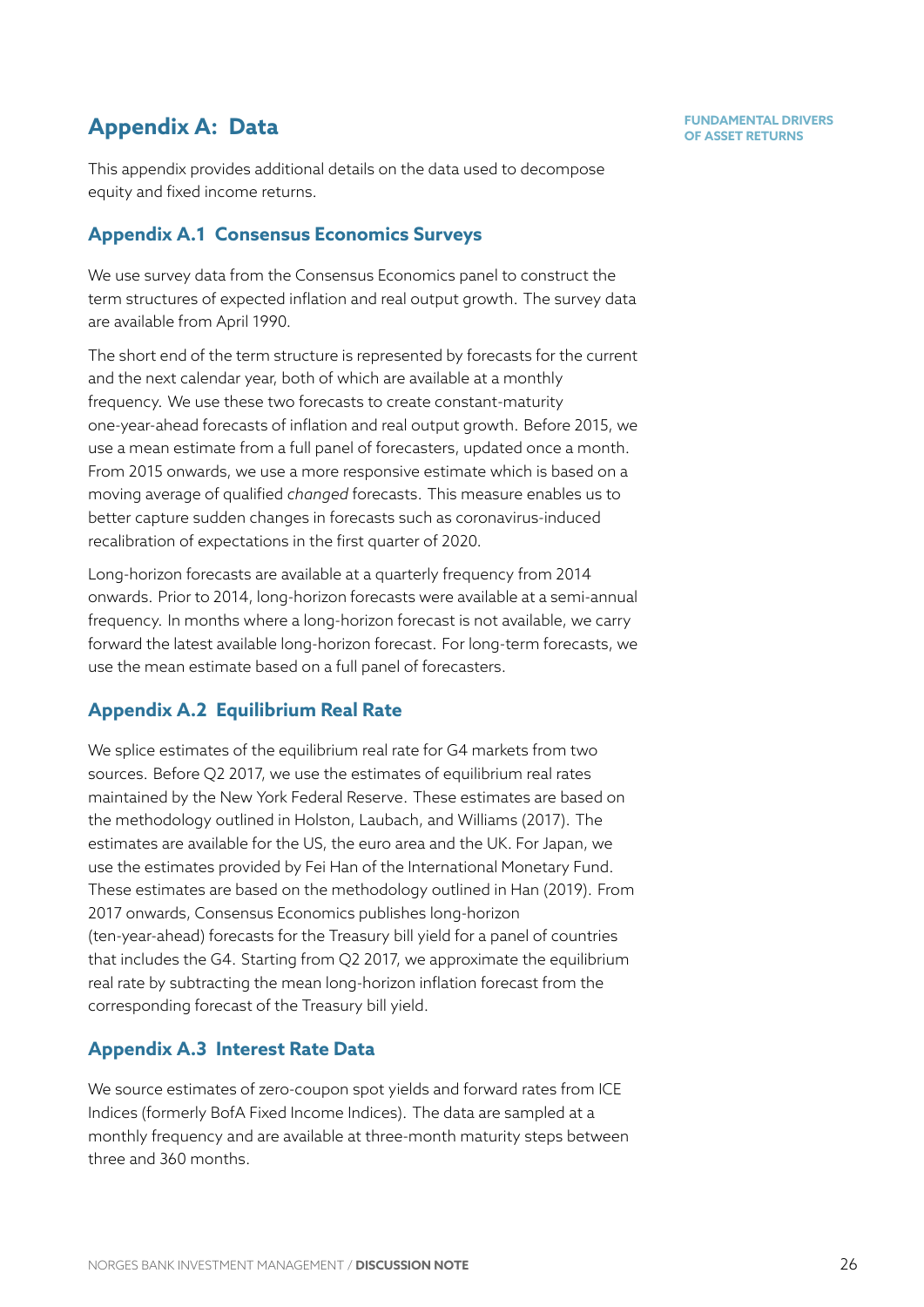### **Appendix A.4 Equity Index Options**

We estimate the equity risk premium using European options on major equity indices: the EURO STOXX 50, S&P 500, FTSE 100 and Nikkei 225. We source the option data and the corresponding risk-free interest rates from OptionMetrics. Options are available on the EURO STOXX 50 from January 2002, the S&P 500 from January 1996, the FTSE 100 from March 2002, and the Nikkei 225 from June 2009. To estimate the equity risk premium, we follow the methodology outlined in Martin (2017). More details on processing equity index option data are provided in a separate Discussion Note (NBIM, 2021).

# **Appendix B: Retur[n Decomp](#page-24-13)osition – Derivations**

This appendix provides additional details on derivations of the [return](#page-25-0) decomposition presented in Section 2 of the note.

### **Appendix B.1 Fixed Income**

To obtain equation (10), we plug the [d](#page-3-0)efinition of the nominal zero-coupon yield given by equation (3) into the definition of bond returns given by equation (1) to get:

$$
r_{t+1}^{(n)} = \underbrace{i_t^* + E_t \left(\pi_{t+1} - \pi_t^*\right) + \left(r r_t - r_t^*\right) + E_t e x_{t+1}^{(n)}}_{\text{expected return}}
$$
\n
$$
- \underbrace{\left(n-1\right) \Delta i_{t+1}^* - N_{\pi^c, t+1}^{(n)} - N_{rr^c, t+1}^{(n)} - N_{tp, t+1}^{(n)}}_{\text{unexpected return - revisions to macro drivers}},
$$

where  $\Delta i^*_{t+1} = \Delta\pi^*_{t+1} + \Delta r^*_{t+1}$  captures changes in the inflation target and the equilibrium real rate from time  $t$  to time  $t + 1$ . The news terms are defined as follows:

$$
N_{\pi^*, t+1}^{(n)} = (n-1) \Delta \pi_{t+1}^* \tag{14}
$$

$$
N_{r^*,t+1}^{(n)} = (n-1)\,\Delta r_{t+1}^* \tag{15}
$$

$$
N_{\pi^c,t+1}^{(n)} = \sum_{i=1}^{n-1} E_{t+1} \left( \pi_{t+1+i} - \pi_{t+1}^* \right) - \sum_{i=1}^{n-1} E_t \left( \pi_{t+1+i} - \pi_t^* \right) \tag{16}
$$

$$
N_{rr^c,t+1}^{(n)} = \sum_{i=1}^{n-1} E_{t+1} \left( rr_{t+i} - r_{t+1}^* \right) - \sum_{i=1}^{n-1} E_t \left( rr_{t+i} - r_t^* \right) \tag{17}
$$

<span id="page-27-2"></span>
$$
N_{tp,t+1}^{(n)} = \sum_{i=1}^{n-1} E_{t+1} e x_{t+i}^{n-i+1} - \sum_{i=1}^{n-1} E_t e x_{t+i}^{n-i+1}.
$$
 (18)

### **Appendix B.2 Equity Returns**

<span id="page-27-1"></span>(*n*)

<span id="page-27-0"></span>Starting with the gross equity return in equation (5), we define the steady-state gross rate of dividend growth at time  $t$  denoted as  $\overline{D}_t$  and the steady-state expected gross return at time  $t$  denoted as  $\overline{R}_t$ . These two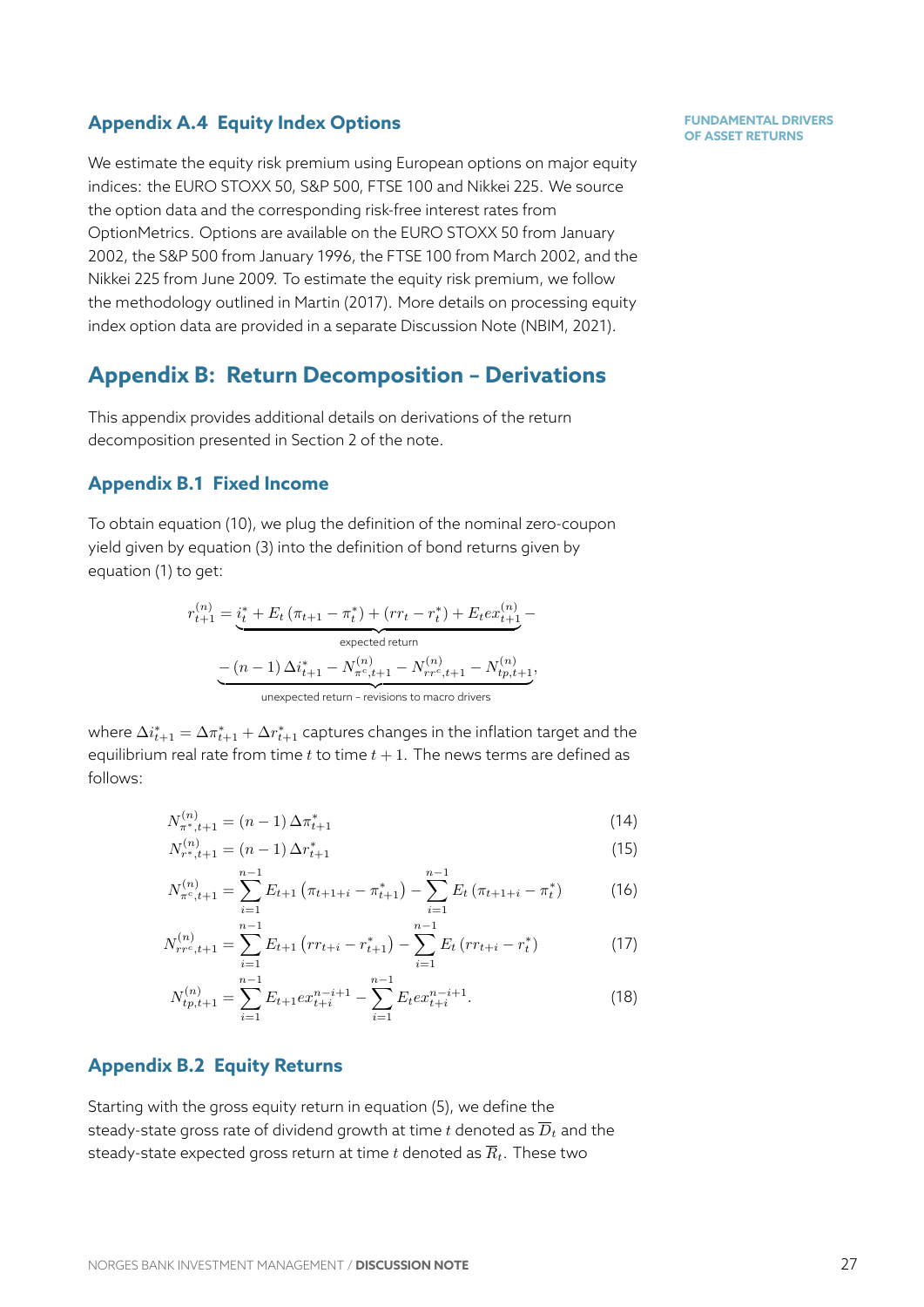components imply a steady state for the price-dividend ratio  $\overline{PD}_t$ :

$$
\overline{PD}_t = \frac{\overline{D}_t}{\overline{R}_t - \overline{D}_t} \quad \text{and in logs:} \quad \overline{pd}_t = \overline{d}_t - \log\left(\exp\left(\overline{r}_t\right) - \exp\left(\overline{d}_t\right)\right),
$$

where  $\bar{r}_t = r_t^* + \bar{e}_t.$  We assume that the equilibrium real rate, steady-state log excess returns, log dividend growth rates and the steady-state valuations are unpredictable, i.e.  $E_t\left[r^*_{t+i}\right]=r^*_t$ ,  $E_t\left[\overline{e}_{t+i}\right]=\overline{e}_t$ ,  $E_t\left[\overline{d}_{t+i}\right]=\overline{d}_t$  and  $E_t\left[\overline{pd}_{t+i}\right]=\overline{pd}_t.$  Log-linearising equation (5) around the steady states above and iterating forward, we get:

$$
pd_t = \overline{pd}_t + \sum_{i=1}^{\infty} \rho_t^{i-1} \left[ E_t \left( \Delta \tilde{d}_{t+i} \right) - E_t \left( \tilde{r}_{t+i}^{eq} \right) \right], \tag{19}
$$

where  $\rho_t = \frac{\exp(\overline{pd}_t)}{1+\exp(\overline{pd}_t)}$  $\frac{exp(P\theta_{t})}{1+exp(\overline{pd}_{t})}$ . For more details on derivations, see Lettau and Nieuwerburgh (2008). Equation (6) is obtained by rearranging the terms in a log-linearisation of equation (5) at time  $t + 1$ . Linearisation term  $\kappa_t$  is defined  $\int \text{d}s \kappa_t = -\log(\rho_t) - (1 - \rho_t) \log(1/\rho_t - 1).$ 

# **[Appendix C:](#page-24-1) Imple[m](#page-8-2)e[n](#page-8-1)ting the Return Decomposition**

This appendix provides details on the implementation of the return decomposition outlined in the body of this note.

### **Appendix C.1 Fixed Income Returns**

<span id="page-28-0"></span>To estimate the regression given by equation (12) we construct empirical proxies for the expected excess return and all four news terms. We assume that the duration of the fixed income portfolio is ten years, i.e.  $n = 120$ months.

We extract the expected excess returns from the yield curve in three steps. First, we subtract both yield curve trends from yields across all maturities to get yield cycles. Second, we take a cross-sectional average of the cyclical parts of yields with maturities above one year. Finally, the term premium is a residual from the univariate regression of this cross-sectional average on a one-year yield cycle. The expected excess return is the term premium scaled by duration, which we assume to be ten years.

To obtain fixed income news terms, we decompose yields with maturities between three months and ten years. To do this, we follow equation (3) with one modification: we do not split inflation expectations into persistent and transitory components. This is motivated by the empirical evidence that suggests that the shape of the term structure of inflation expectation[s d](#page-6-2)oes not show much variation in our sample period. We approximate the term structure of inflation expectations using the one- and ten-year-ahead mean forecasts from the Consensus Economics panel and interpolate linearly between these two points.

Equation (3) suggests that  $r^*_t$  , which is part of  $i^*_t$  , loads equally on all yields across the term structure. This allows us to simply subtract the estimate of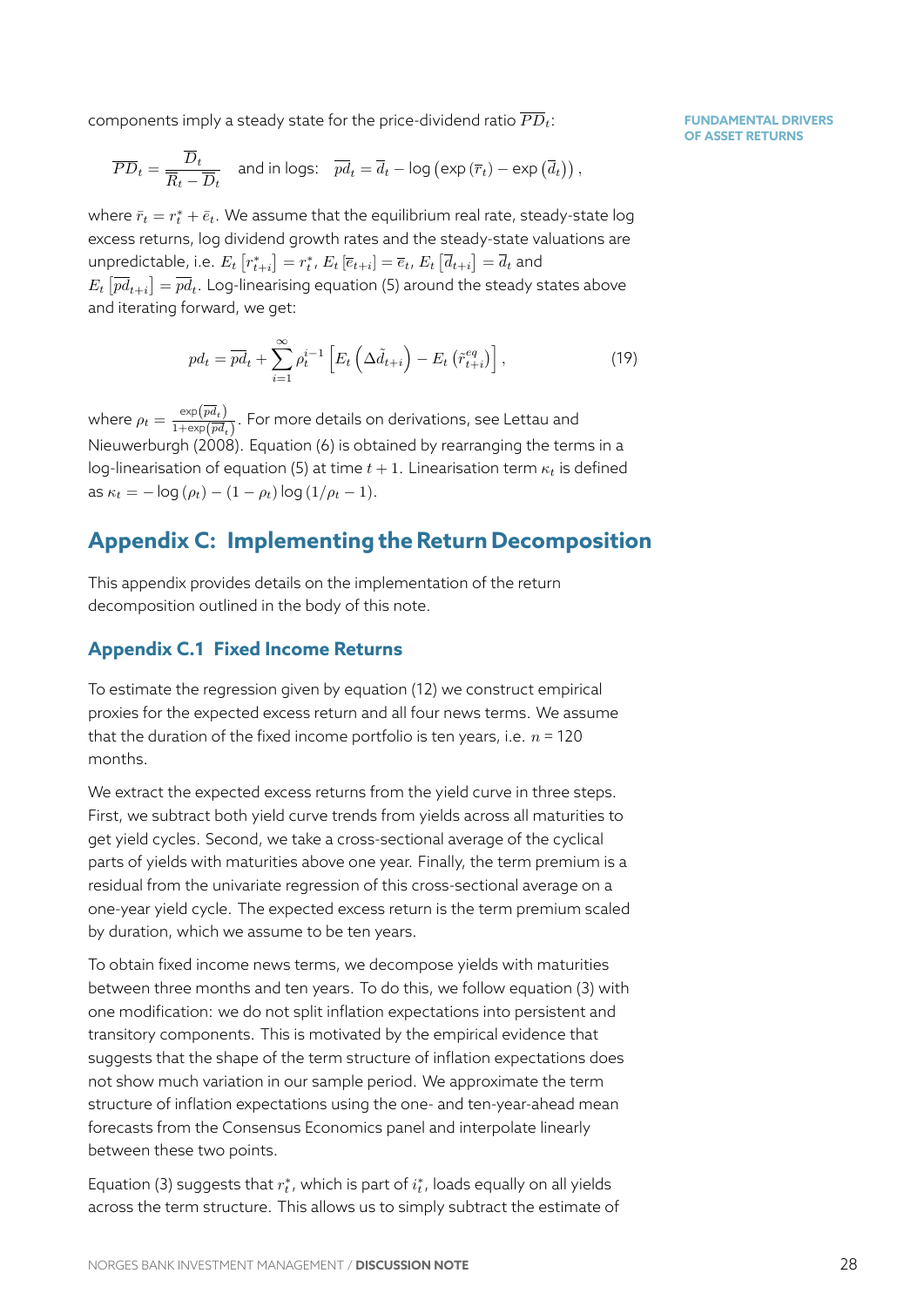the equilibrium rate and maturity-matched estimates of inflation expectations from all yields we consider. This leaves us with a combination of the cyclical part of the ex-ante real rate and the term premium. We use the fact the relative importance of the term premium varies with the yield maturity and assume that the variation in the term premium moves on one factor. This allows us to use our estimate of the term premium in combination with loadings that vary between zero (one-year maturity) and one (ten-year maturity) to extract the cyclical part of the real rate. Once we have the term structures, we construct the news terms following equations (14)-(18).

# **Appendix C.2 Equity Returns**

<span id="page-29-0"></span>Section 2 identifies five drivers of equity returns. Due to datal[imi](#page-27-1)t[atio](#page-27-2)ns, we do not split the expectations about real dividend growth into transitory and persistent components, which reduces the number of return drivers to four.

We imp[le](#page-3-0)ment the decomposition of G4 equity returns in the sample period Q1 1998 to Q4 2020. The start of the sample period is determined by data availability constraints.

We approximate the term structure of expected real dividend growth in each region through a simple term structure of expected real output growth obtained from the Consensus Economics panel. We interpolate between survey-based forecasts of real output growth at a one-year and a ten-year horizon. To build the term structure to infinity, we extrapolate the ten-year forecast.

We use the following two estimates of expected excess returns on equities to build a term structure for the equity risk premium:

- Option-based estimates of the equity risk premium following the methodology outlined in Martin (2017) (short end). US option data are available throughout the sample period. Euro area and UK option data are available from 2002, while Japanese option data start in 2009. In the early part of the sample [period for whi](#page-24-13)ch we do not have option data in the euro area, the UK and Japan, we approximate the short-term estimate of the equity risk premium with an estimate of expected volatility. Specifically, we fit an AR(1) model to two-month realised volatility for the indices that underlie the option-based approach. We find this measure to be highly correlated with the option-based estimates in the overlapping period.
- Estimates based on a restricted predictive regression following Campbell and Thompson (2008), which we use to approximate the long-horizon expectations about the equity risk premium. Specifically, we estimate a real-time version of the following predictive regression:

$$
\widehat{ERP}_{DP} = \frac{D}{P} + \left(1 - \frac{D}{E}\right) ROE. \tag{20}
$$

We interpolate between these two points on the term structure and